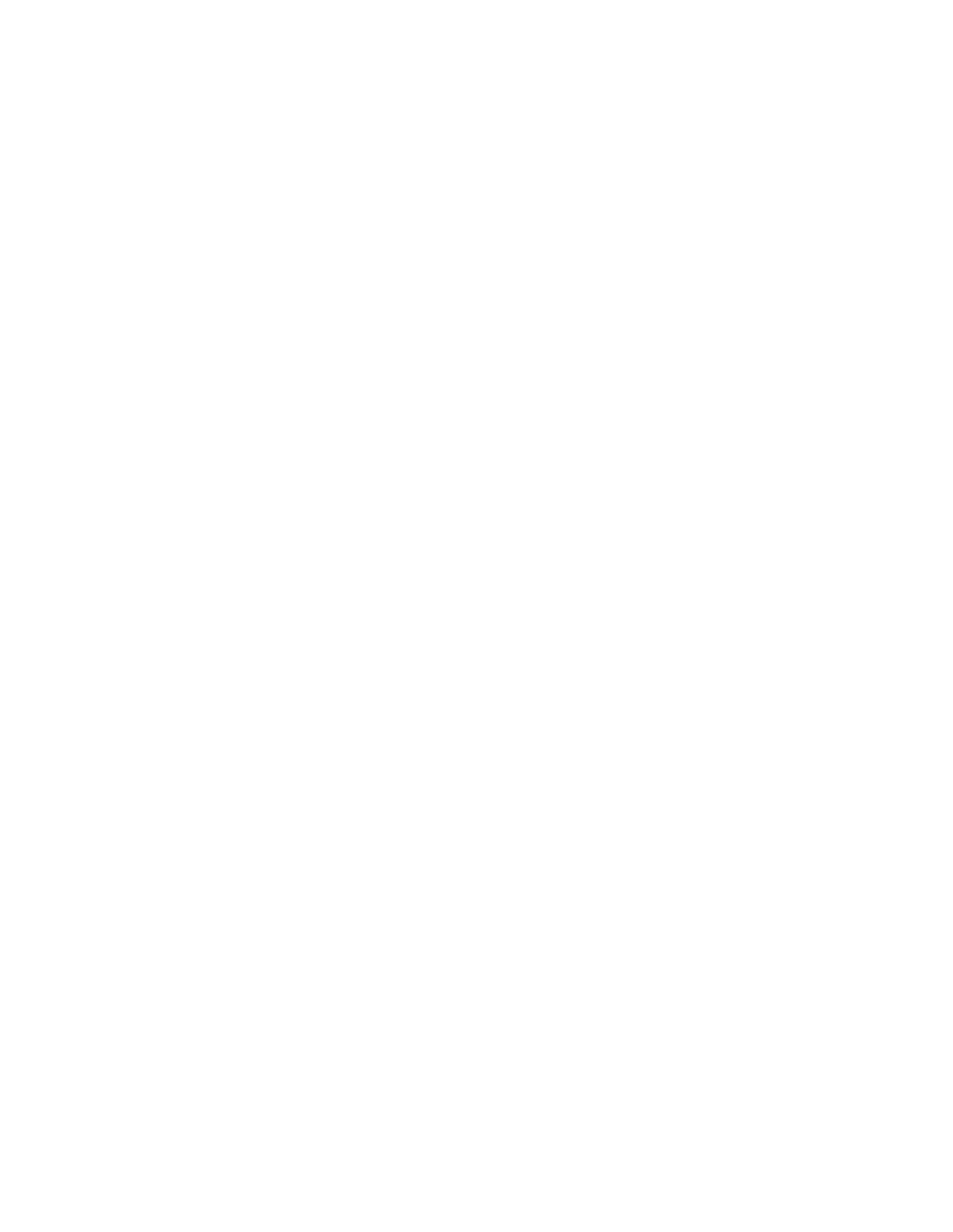Findings from the Community Violence Prevention Project, 2012 - 2013 Activities

**Center for Health Equity**

University of Pittsburgh Graduate School of Public Health Behavioral and Community Health Sciences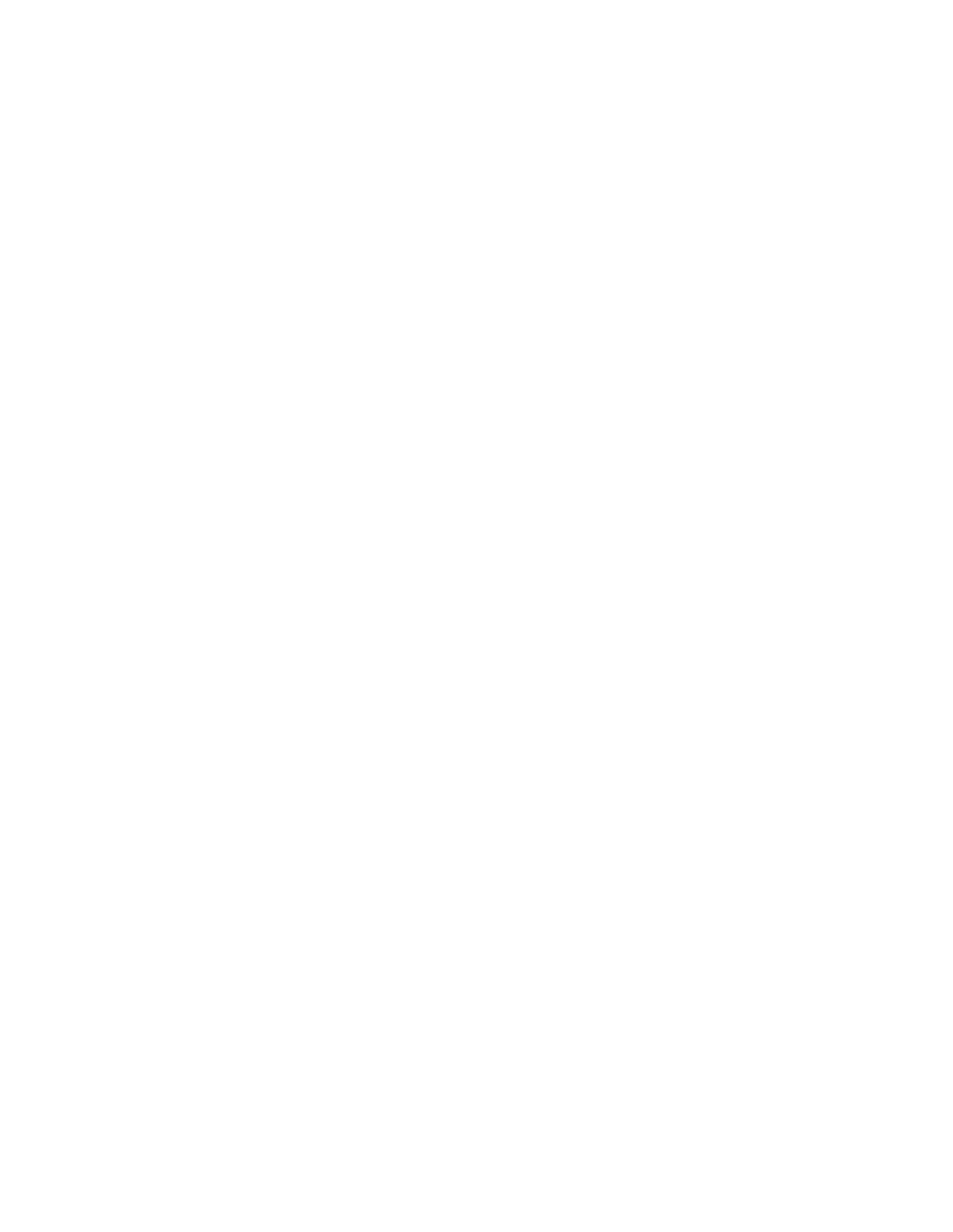## **AUTHORS OF THIS REPORT**

#### **Teagen L. O'Malley, MPH**

Behavioral and Community Health Sciences Graduate School of Public Health

#### **Patricia I. Documét, MD, DrPH**

Behavioral and Community Health Sciences Graduate School of Public Health

#### **Richard Garland, MSW**

Behavioral and Community Health Sciences Graduate School of Public Health

#### **Jessica G. Burke, PhD, MHS**

Behavioral and Community Health Sciences Graduate School of Public Health

#### **Steven M. Albert, PhD**

Behavioral and Community Health Sciences Graduate School of Public Health

### **HOMICIDE REVIEW PARTICIPATION**

**Steven M. Albert** University of Pittsburgh Graduate School of Public Health

**Carolina Almarante-Terrero** Allegheny County Department of Human Services

**Andrea Arrington**  University of Pittsburgh Graduate School of Public Health

**Lora Ann Bray**  University of Pittsburgh Graduate School of Public Health

> **Gina Brooks** Urban League of Greater Pittsburgh

**Brenda L. Cassidy**  University of Pittsburgh School of Nursing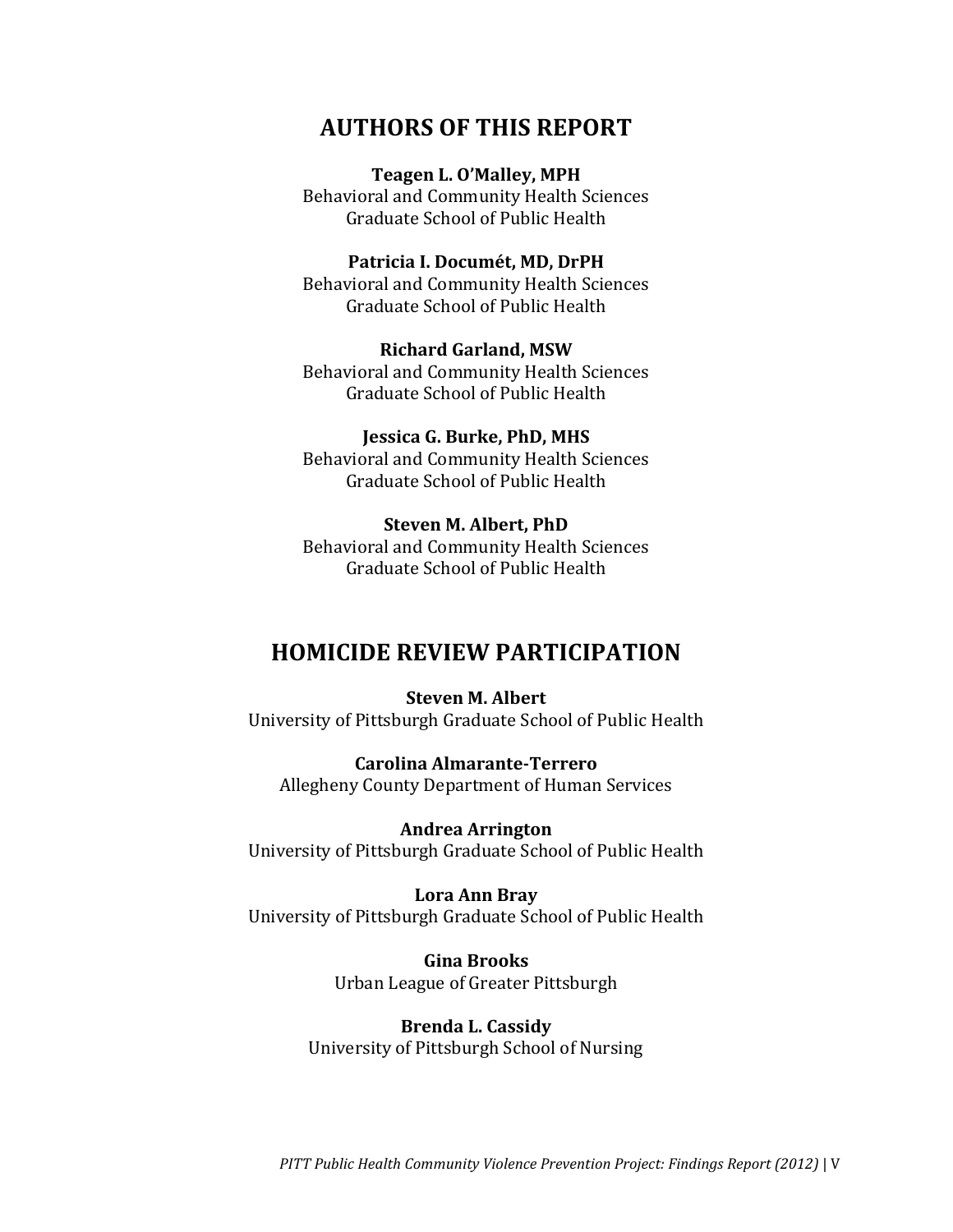**Alicia Chico** Allegheny Intermediate Unit

**Charlene Christmas** Allegheny County Adult Probation Department

**Patricia I. Documét** University of Pittsburgh Graduate School of Public Health

> **Jennifer Fiddner** Allegheny County Health Department

**Leigh A. Frederick** UPMC Presbyterian Trauma Services

**Richard Garland** University of Pittsburgh Graduate School of Public Health

**Jay Gilmer** City of Pittsburgh/Pittsburgh Initiative to Reduce Crime

> **Andrew Gordon**  Allegheny County Health Department

**Mary E. Hatheway**  Allegheny County Juvenile Probation Department

> **Tim Harvison** Crafton Borough Police Department

**Emily Kulick**  Allegheny County Department of Human Services

> **Alan D. Murdock** UPMC Presbyterian Trauma Services

> > **Kerry O'Donnell**  Falk Foundation

**Teagen L. O'Malley** University of Pittsburgh Graduate School of Public Health

> **Allan Philp**  Allegheny General Hospital Trauma Services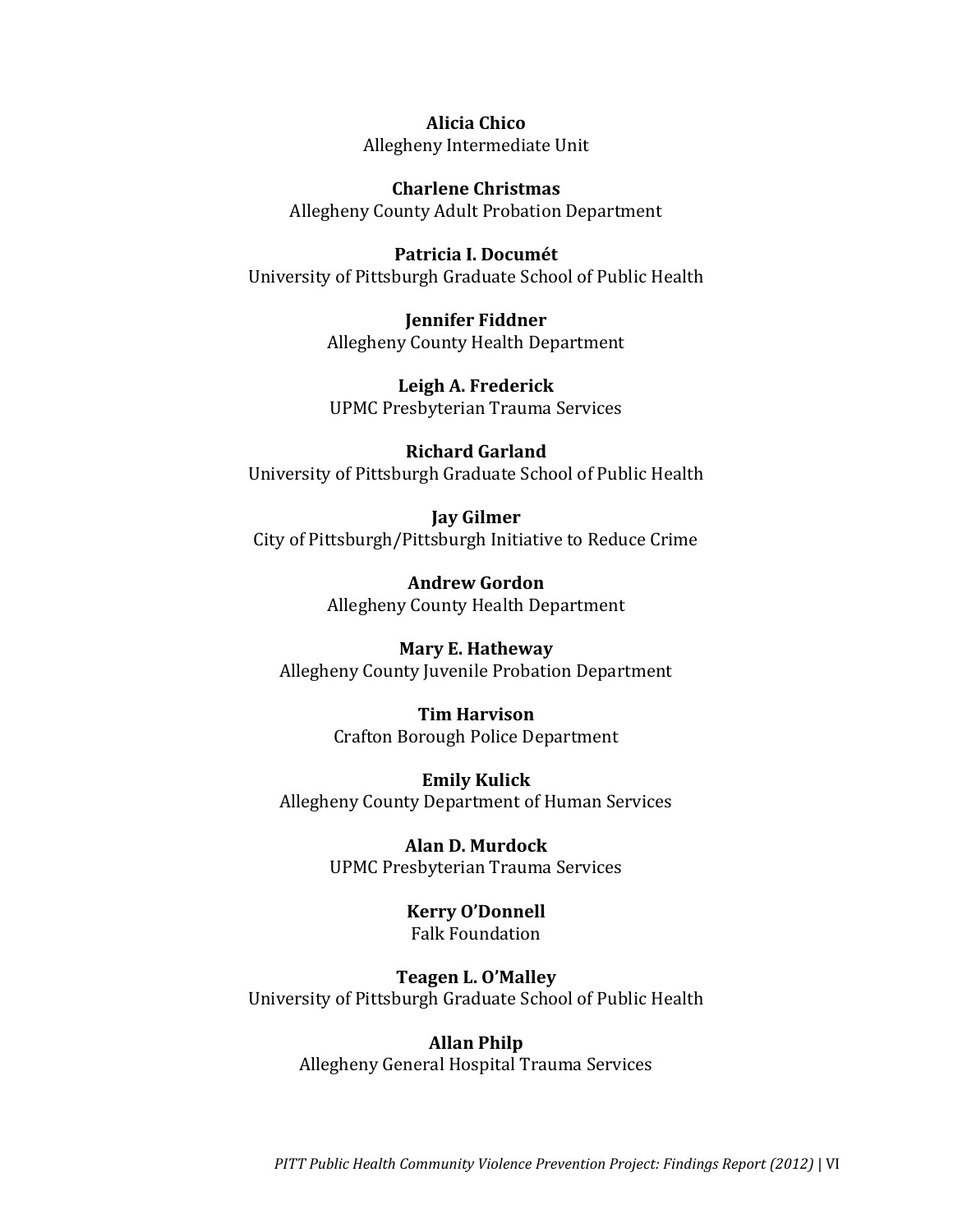**Candace G. Ragin** The Law Firm of Candace G. Ragin, LLC

**Khalid Raheem**  Community Coalition for Violence Prevention and Intervention

> **Roland L. Slade, Sr.**  Zakar Empowerment, LLC

**Art Terry** Terry Consulting Services

**Will Thompkins** The Pittsburgh Project

## **SUPPORTIVE CONTRIBUTORS**

**Todd M. Bear** University of Pittsburgh Graduate School of Public Health

> **Chloe Bohm** Allegheny County Jail

**Jessica G. Burke** University of Pittsburgh Graduate School of Public Health

**Erin Dalton**  Allegheny County Department of Human Services

**Anthony Fabio**  University of Pittsburgh Graduate School of Public Health

> **LaToya Warren** Allegheny County Jail

**Michael Yonas** Allegheny County Department of Human Services

# **ADVISORY BOARD**

**Nicholas Beldecos** DSF Charitable Foundation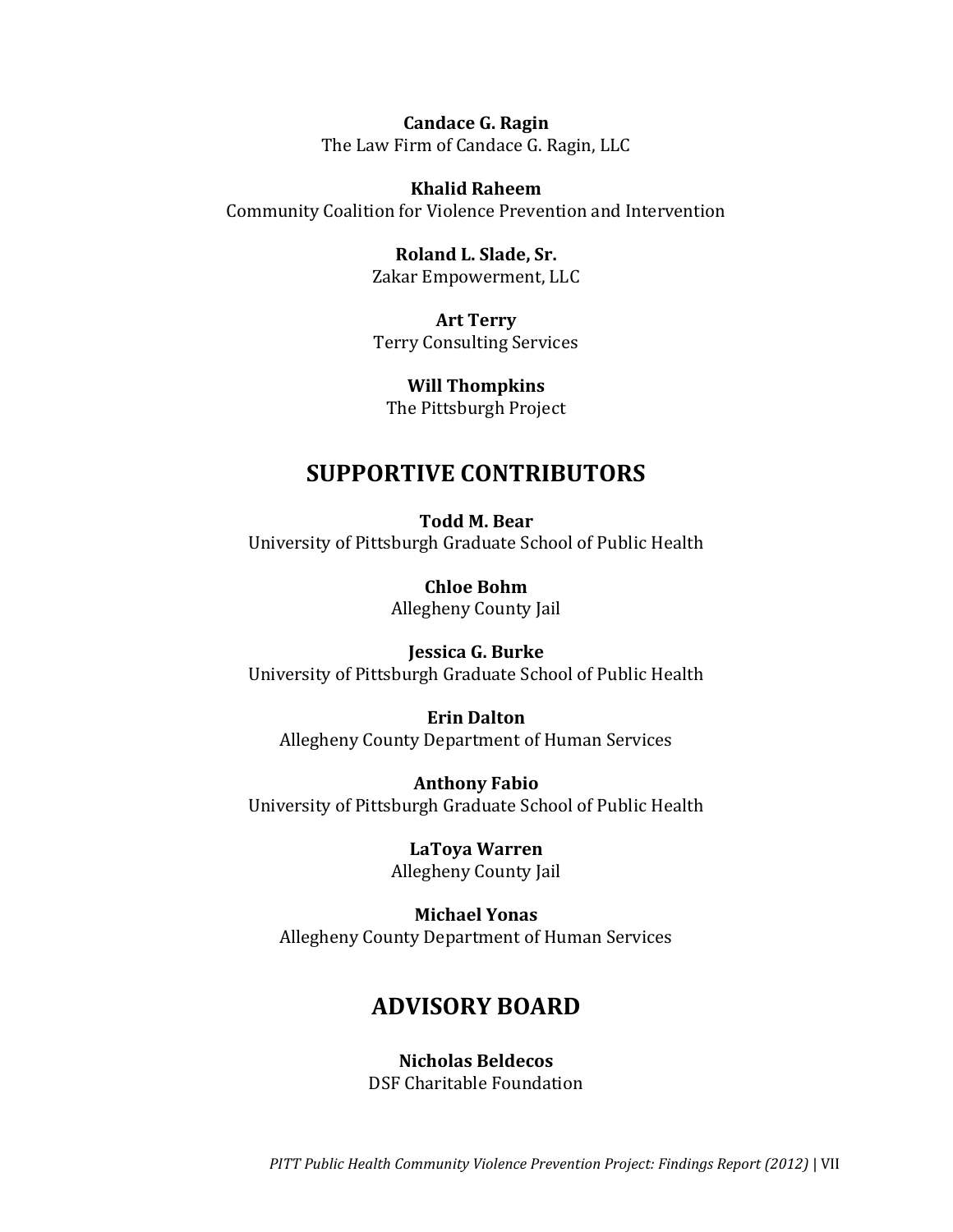**Randolph Brockington, Sr.** Allegheny County Department of Human Services

> **Franco Harris** Super Bakery, Inc.

**Lisa Kuzma**  Richard King Mellon Foundation

**Elizabeth Miller** Children's Hospital of Pittsburgh of UPMC

> **Bill Strickland** Manchester Bidwell Corporation

# **FUNDING SUPPORT**

**Richard King Mellon Foundation** Pittsburgh, PA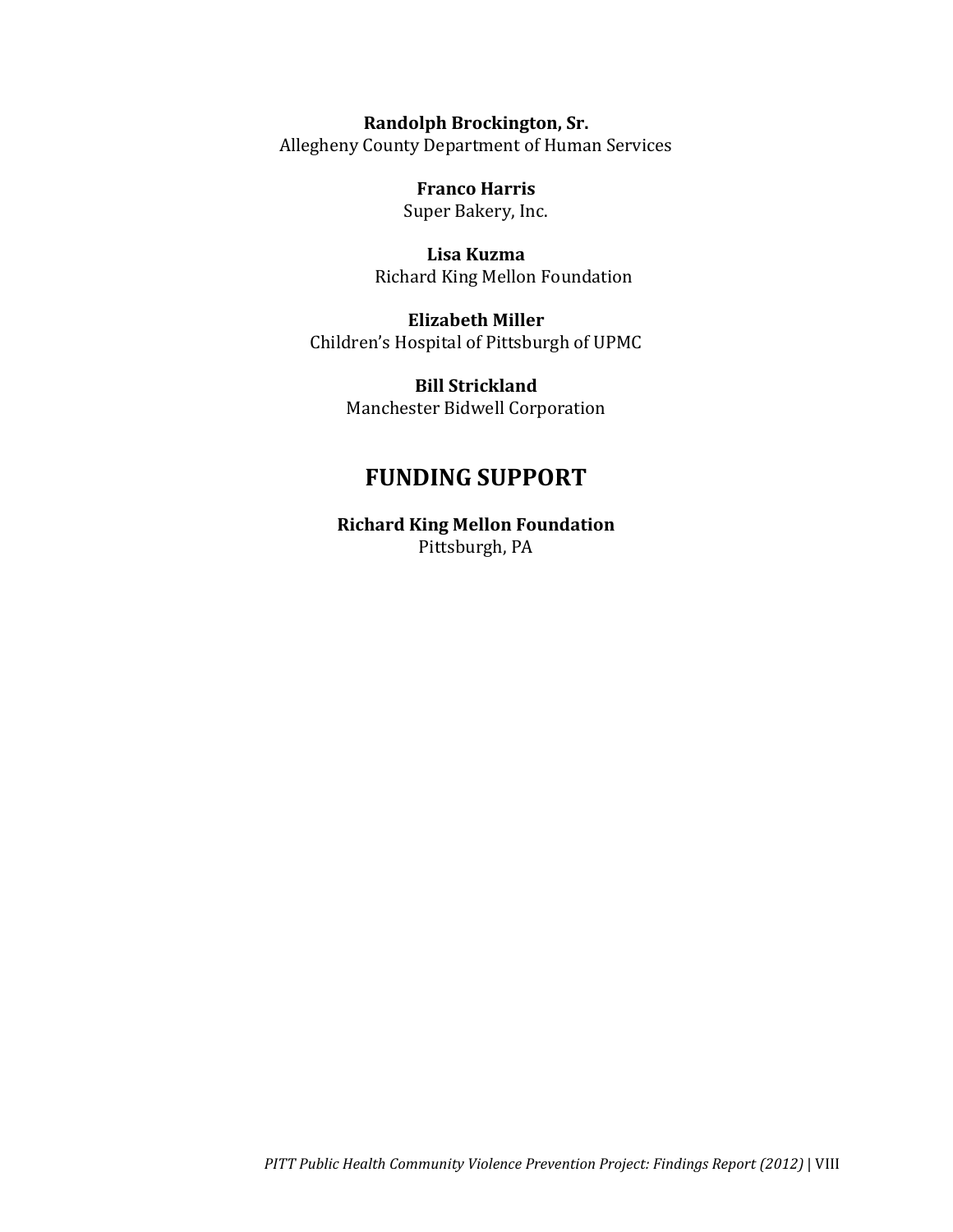# **Table of Contents**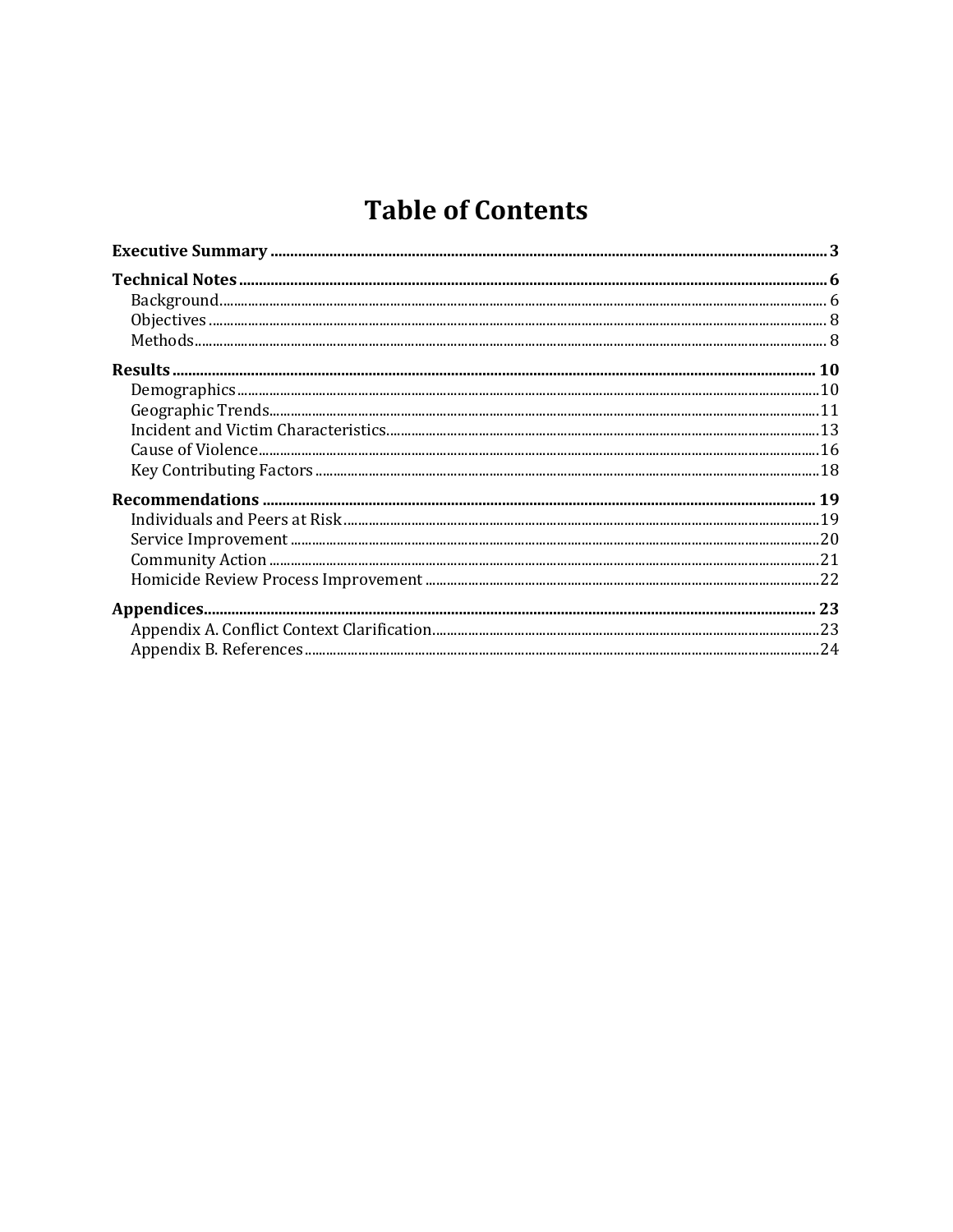**©** 2013 Graduate School of Public Health, Center for Health Equity. This work may be cited, reproduced and distributed, in whole or part, without alteration and without prior written permission, provided all copies properly reference attribution.

Suggested Citation: O'Malley TL, Documét PI, Garland R, Burke JG, Albert SM. *PITT Public Health Community Violence Prevention Project: Findings Report (2012).* Pittsburgh: University of Pittsburgh Graduate School of Public Health, Center for Health Equity; 2013.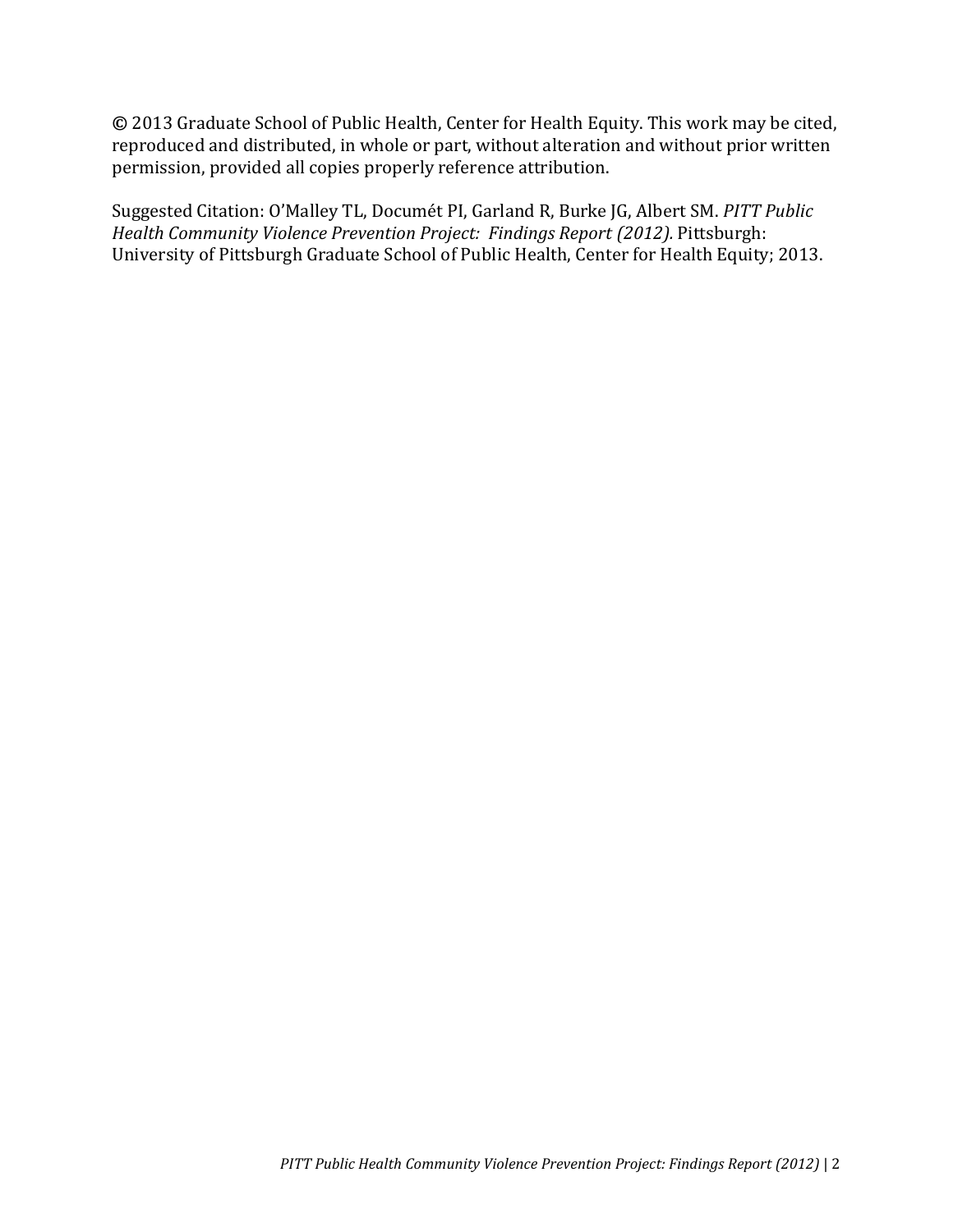#### <span id="page-10-0"></span>**Executive Summary**

Violence is a serious public health problem. Nationally, homicide remains the leading cause of death among 15 to 34-year-old African American males. The factors contributing to homicides are not easily understood. Peer conflict homicides are often lumped with and misattributed to gang violence. Yet peer conflict homicides may have different key contributing factors and therefore require different interventions. To recognize these differences and appropriately address them requires a public health approach that combines epidemiologic surveillance with community-based participation to better understand neighborhood perceptions, behavior, and dynamics associated with violence in Pittsburgh.

We focused on Pittsburgh in the year 2012 and used multiple methods to:

- 1. Uncover patterns among incidents of homicide;
- 2. Identify key preventable factors that contributed to the homicide;
- 3. Develop recommendations for homicide prevention; and
- 4. Disseminate information and engage in community dialogue about violence prevention within Pittsburgh neighborhoods.

Our detailed review of Pittsburgh's 42 homicides in 2012 suggests that we need to distinguish between types of homicide cases.

- Approximately 40% of the homicide cases were identified as having a peer or gang element.
	- o Nineteen percent of homicides (8 victims) involved peer conflict, where competition over economic activity or fighting over goods escalates to gun violence due to the acceptability of guns to settle disputes and the high prevalence of gun possession.
	- o Twelve percent (5 victims) were identified as possibly related to peer conflict.
	- $\circ$  Approximately 7% (3 victims) involved defined groups, with a territorial base and name, competing over influence and reputation, or so called, "gang business".
- Over 28% of the homicides (12 victims) were not related to peer or gang conflict, but were isolated events that were criminally motived, yet lacked a defined group element or neighborhood basis (e.g., drug deal gone bad, home invasion).
- Almost 3% (1 victim) was related to child abuse.
- Twenty three percent (10 victims) were a non-criminal or unintentional homicide (e.g., self-defense, unintended target, improper firearm storage).
- Close to 7% of homicides (3 victims) were unknown due to incomplete information.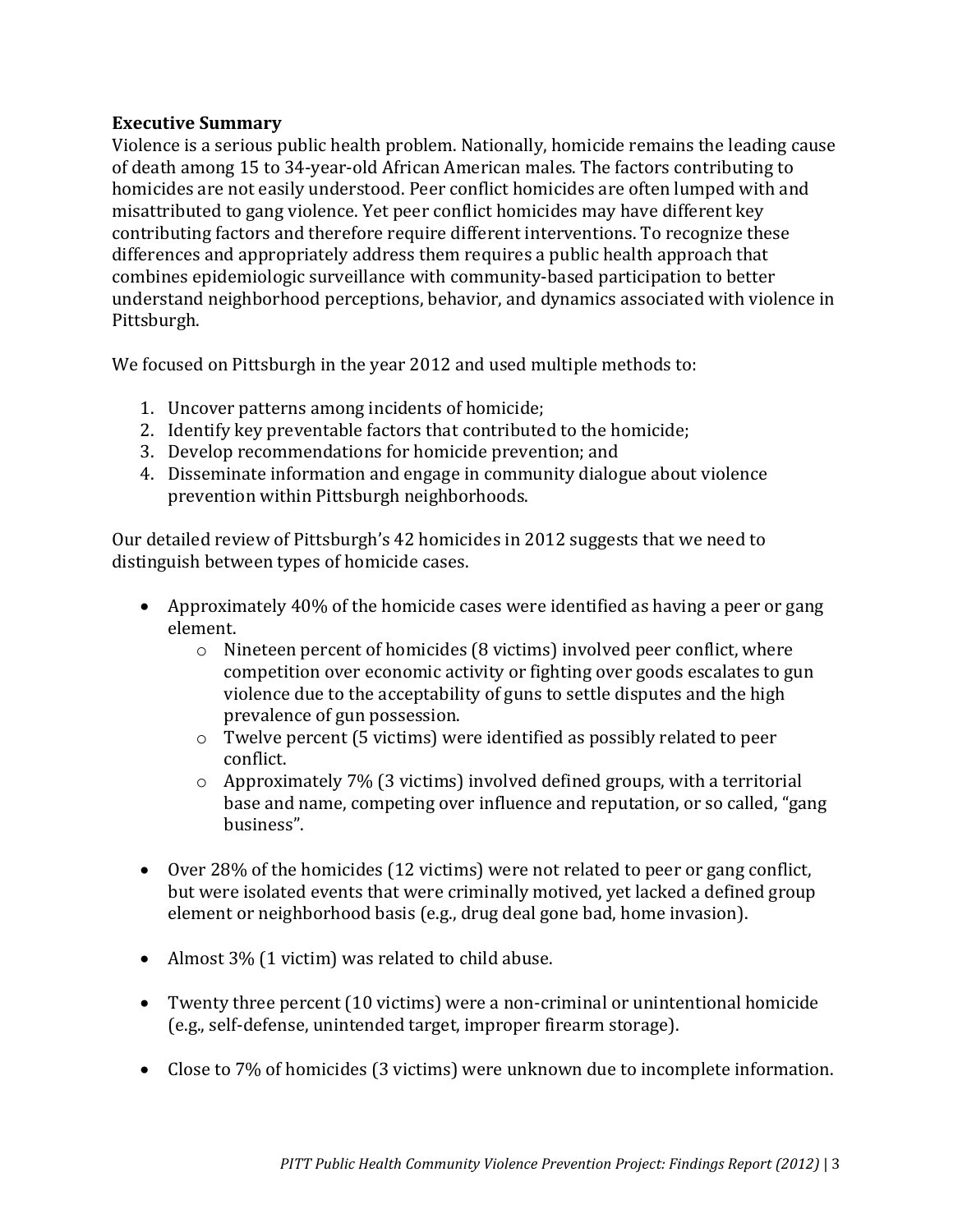Contextual factors beyond the individual victim, but involving community and social factors emerged as highly relevant in incidents of homicide in Pittsburgh. Key findings for 2012 show that:

- **Homicides disproportionally affected certain groups and areas.** Men accounted for 92.9% of all homicide victims, of which over 83% were African American and 35.7% were ages 18 to 25 years. Homicides were heavily concentrated in Police Zone 5, where 42.9% of the incidents occurred.
- **Firearms were the main cause of death.** Cause of death in 95.2% of homicides was a gunshot wound.
- **Peer conflict was a primary cause of homicides.** Peer conflict was identified as a key determinant or factor in 19% of homicides, compared to gang conflict, which was identified in only 7%. The remaining homicides involved criminal events that were not peer or gang-related or isolated incidents that were not criminally motivated or were unintentional.
- **Social determinants are risk factors for homicide.** Chronic poverty and unemployment, adverse childhood experiences, lack of mentoring and positive behavior modeling within families and communities, and potential missed linkages for behavior and health-related services were relevant in incidents of homicide.

The results illustrate that homicides are extremely complex, subject to a variety of influencing factors, and point to the urgent need for efforts to address violence and homicide prevention at multiple levels within Pittsburgh communities. The recommendations include:

- **Identify and involve the natural support networks of at-risk youth and specifically, engage those at risk who are not currently involved in mandated health or behavior programs.** Engaging individuals and families at risk for violence in non-traditional settings (e.g., hospital trauma departments, communitybased programs) is a strategic way to address the complexity of peer conflict and firearm violence.
- **Ensure the availability of comprehensive and integrated services for youth and family members at risk for violence.** Increase communication and education by service providers around behavioral and mental health; enhance linkages and increase communication and coordination between behavior, health, and social programs and systems; implement wrap around services for youth and family members at risk for violence; and deliver behavioral health services in nontraditional settings.
- **Change community-wide perceptions of violence.** Combat mental health stigma in communities; engage existing community assets in anti-violence awareness,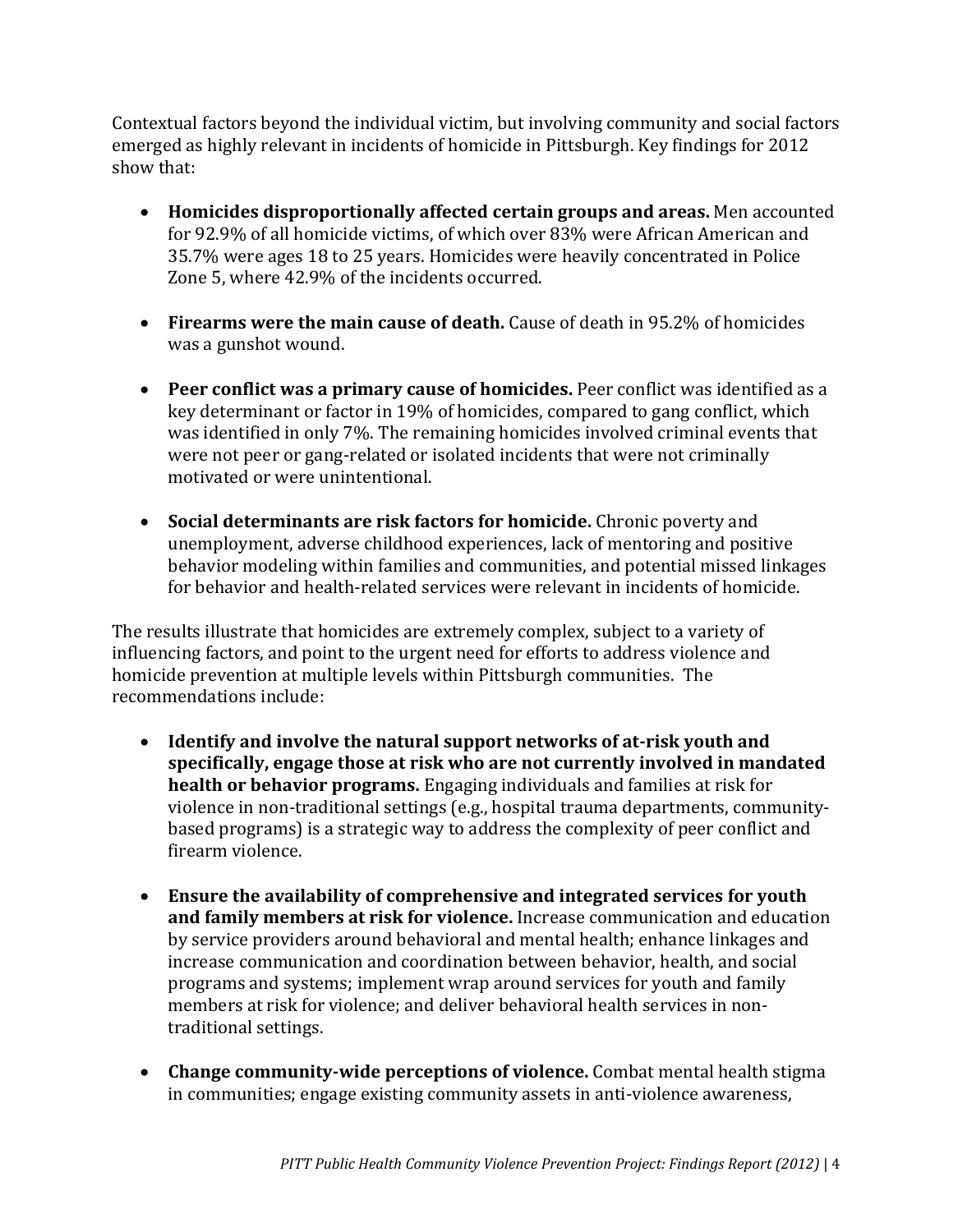education, and prevention; combat attitudes of violence as normative behavior and an appropriate form of conflict resolution; and distribute anti-violence materials throughout Pittsburgh.

 **Enhance the homicide review process in order to generate a comprehensive understanding of the cases, contributing factors, and potential solutions.** Recruit new members; increase police involvement; expand data collection efforts; and outline an appropriate review process for cases involving intimate partner homicide. The Allegheny County Department of Health should be involved in homicide reviews as part of its mandate, as it does currently for Child Death Reviews.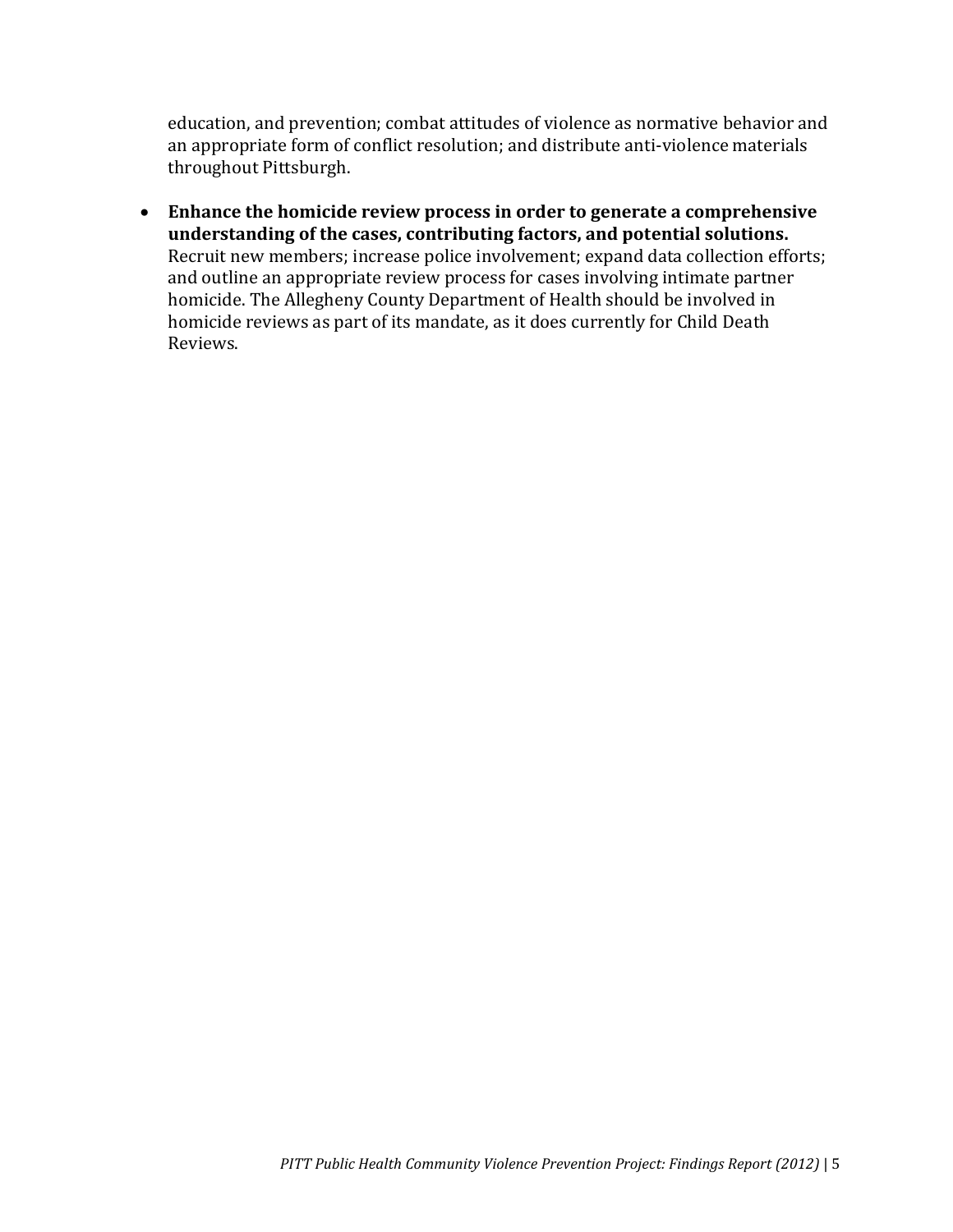#### <span id="page-13-0"></span>**Technical Notes**

The PITT Public Health Community Violence Prevention Project, within the Center for Health Equity and Department of Behavioral and Community Health Sciences at the Graduate School of Public Health, began in August 2012. Utilizing a public health perspective, <sup>1</sup> the project seeks to gain an enhanced understanding of the greater contextual and underlying factors impacting community violence so that appropriate recommendations specific to the unique needs of Pittsburgh communities can be made.

#### <span id="page-13-1"></span>*Background*

 $\overline{\phantom{a}}$ 

Violence is a serious public health problem impacting the health and well-being of individuals living in the United States. Despite widespread prevention efforts, homicide remains the second leading cause of death among 15 to 24-year-olds in the U.S. and the fifth leading cause of death among 25 to 44-year-olds.<sup>2, 3</sup> Males and African Americans are disproportionately affected by violence and related negative health and social outcomes (e.g., injury, homicide, and incarceration).<sup>4</sup> Among African American adolescents ages 10 to 24 years, homicide is the leading cause of death.<sup>3</sup>

Nationally, guns are the cause death for more than 30,000 people every year (homicides, suicides, and unintentional fatalities), which translates into 85 deaths per day.2Homicide from firearms alone results in 11,000 deaths each year. <sup>2</sup> Moreover, hundreds of gun assaults that result in nonfatal injuries take place each day - in 2010, there were over 73,000 nonfatal firearm-related injuries. 5

Pennsylvania has experienced similar trends. Homicide is the second leading cause of death among individuals aged 10 to 24 years. <sup>6</sup>Despite reductions in other areas of premature death, Allegheny County continues to suffer around 100 homicides each year (Figure 1), and perhaps 5 times as many assaults occur that do not involve deaths. <sup>7</sup> In 2012, Pittsburgh saw 13.7 homicides for every 100,000 residents, while other cities such as Chicago, Philadelphia, and New York City experienced 18.7, 21.4, and 5.02 homicides for every 100,000 residents, respectively. 8-11 While some cities may experience higher homicide rates, violence in Pittsburgh continues to disproportionately affect certain demographic groups and neighborhoods. In particular, young African American men are more likely to be victims of homicide than any other group.

Homicide rates were calculated by adding all homicides that occurred during the 2012 calendar year divided by the population reported by the United States Census Bureau for 2012 multiplied by 100,000.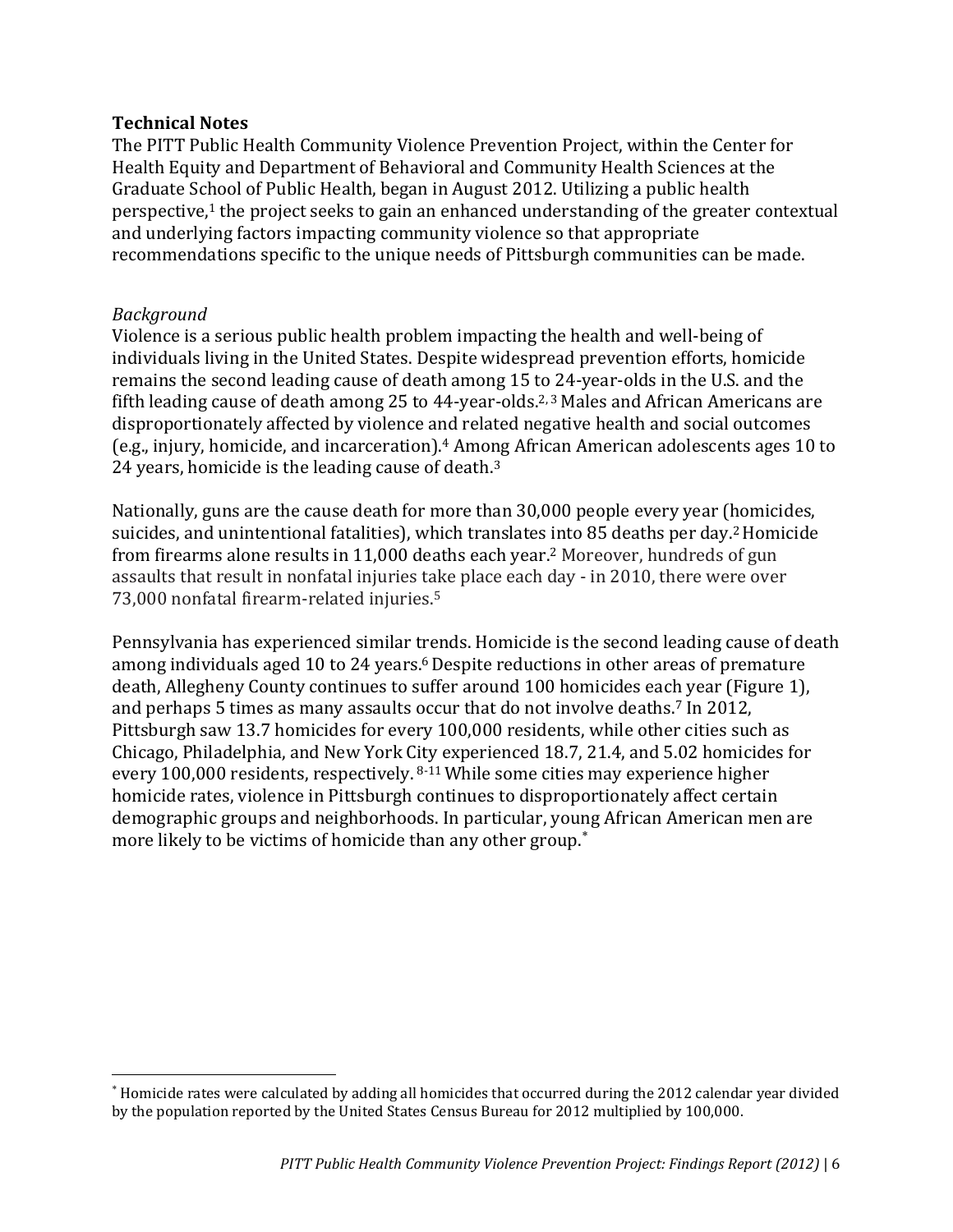

**Figure 1.** Cause of Death in Allegheny County, 2003-2012

Source: DHS - Medical Examiner's Office, unadjusted data

Homicide information beyond sex, race, age, and location is limited. While homicides often involve criminal activity, such as disputes over illicit drugs, the violence may also suggest broader community and social dynamics and factors at play such as chronic poverty, under employment and unemployment, racial exclusion, poor housing quality, experience of trauma, history of violence in the community, lack of positive role modeling, and high prevalence of firearm possession.5, 12-14Additionally, outcomes surrounding the violent incident often extend beyond the homicide with immense long-term effects on family, friends, and community members.5, 15-17

Overall, firearms and violence are serious public health issues significantly impacting the health and well-being of communities throughout Pittsburgh and the United States. As mentioned above, greater community contextual factors suggest the importance of utilizing a public health approach<sup>1</sup> that combines epidemiologic surveillance with community-based participation to better understand neighborhood perceptions, behavior, and dynamics associated with violence within Pittsburgh. It is urgent that we gain a better understanding of the contextual factors involved in community violence in Pittsburgh so that appropriate, community-tailored violence intervention and prevention efforts can be discussed.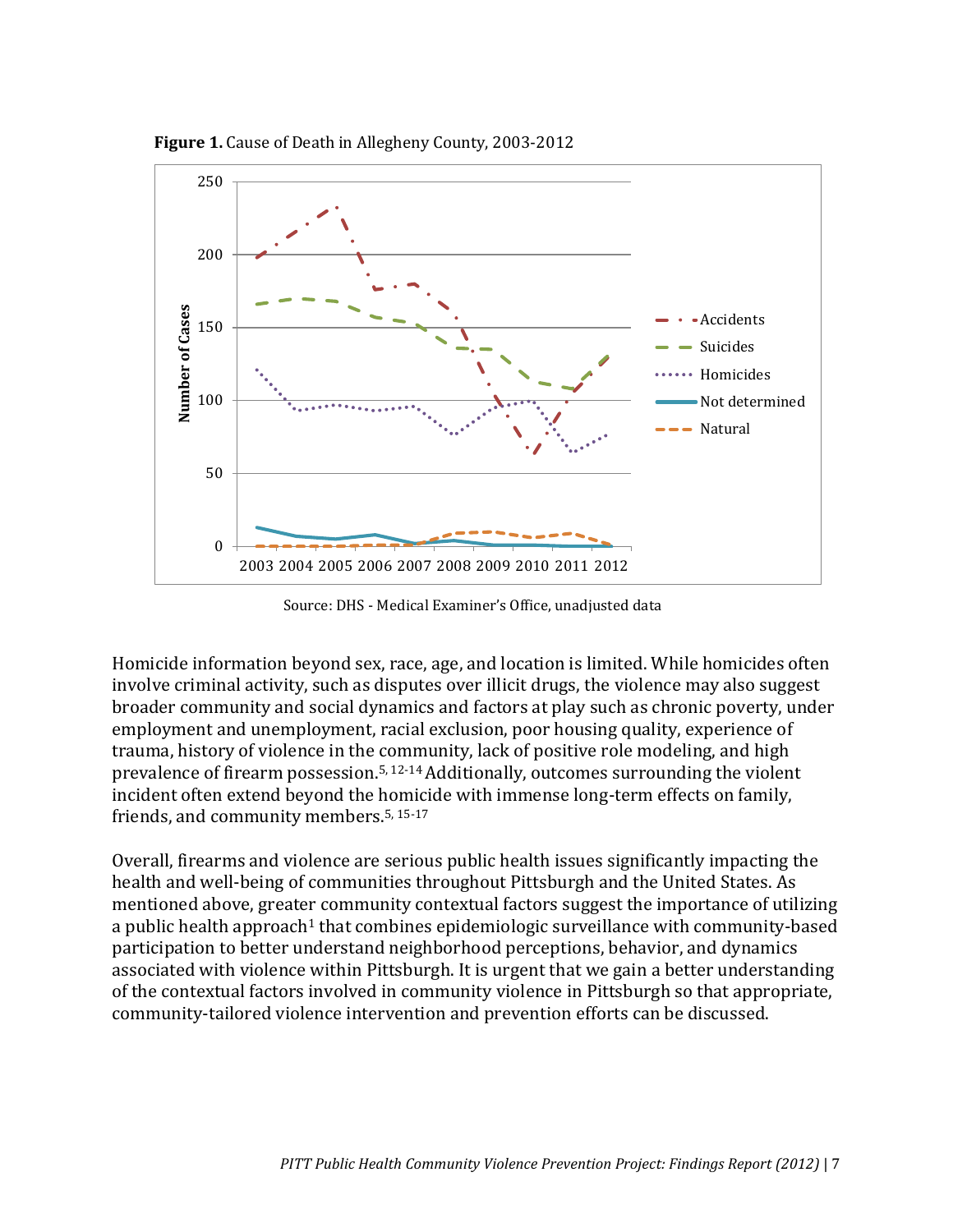#### <span id="page-15-0"></span>*Objectives*

The key objectives of the project are to:

- 1. Uncover patterns among incidents of homicide;
- 2. Identify key preventable factors that contributed to the homicide;
- 3. Collectively develop recommendations about what could have been done to prevent the homicide; and
- 4. Disseminate information and engage in community dialogue about violence prevention within Pittsburgh neighborhoods.

#### <span id="page-15-1"></span>*Methods*

We used multiple methods to gain an enhanced understanding of the greater contextual and underlying factors involved in the forty-two 2012 Pittsburgh homicides. A group of stakeholders was organized to serve as an advisory board that offered broad guidance on project activities.

Partnership Coordination. Using a participatory-based approach, key local stakeholders were identified and invited to partner on project activities. Community partners involved representatives from a variety of organizations, each invested and contributing expertise to the project's objectives. Partners included adult and juvenile courts, county jail, city and county social service providers, public health professionals, trauma physicians and health care professionals, anti-gun violence advocates, and community members with long standing experience with violence prevention efforts in Pittsburgh.

Data from Partners. Data was collected on the forty-two homicides through complementary sources of information including the Pittsburgh Initiative to Reduce Crime (PIRC), Allegheny County Jail, Allegheny County Department of Human Services (Data Warehouse), Allegheny County Adult and Juvenile Probation, and Allegheny County Medical Examiner's Office.

Data from Community. Two investigators gathered fine-grained, contextual information surrounding the homicide from communities impacted by violence in 2012. Attending local community and coalition meetings, conducting informal interviews, and engaging in outreach allowed for detailed information surrounding each homicide to be collected. Information was gathered for each homicide and victim and included such things as, relationship with suspected perpetrator, evidence of previous conflict between the two, potential motives involved, family history of violence, occupation, length of stay at residence, and evidence of having been previously shot.

Homicide Review Group. Composed of community partners, eight homicide review group meetings took place from January to June 2013 in which the forty-two 2012 homicides were discussed. Review group meetings were organized and conducted based on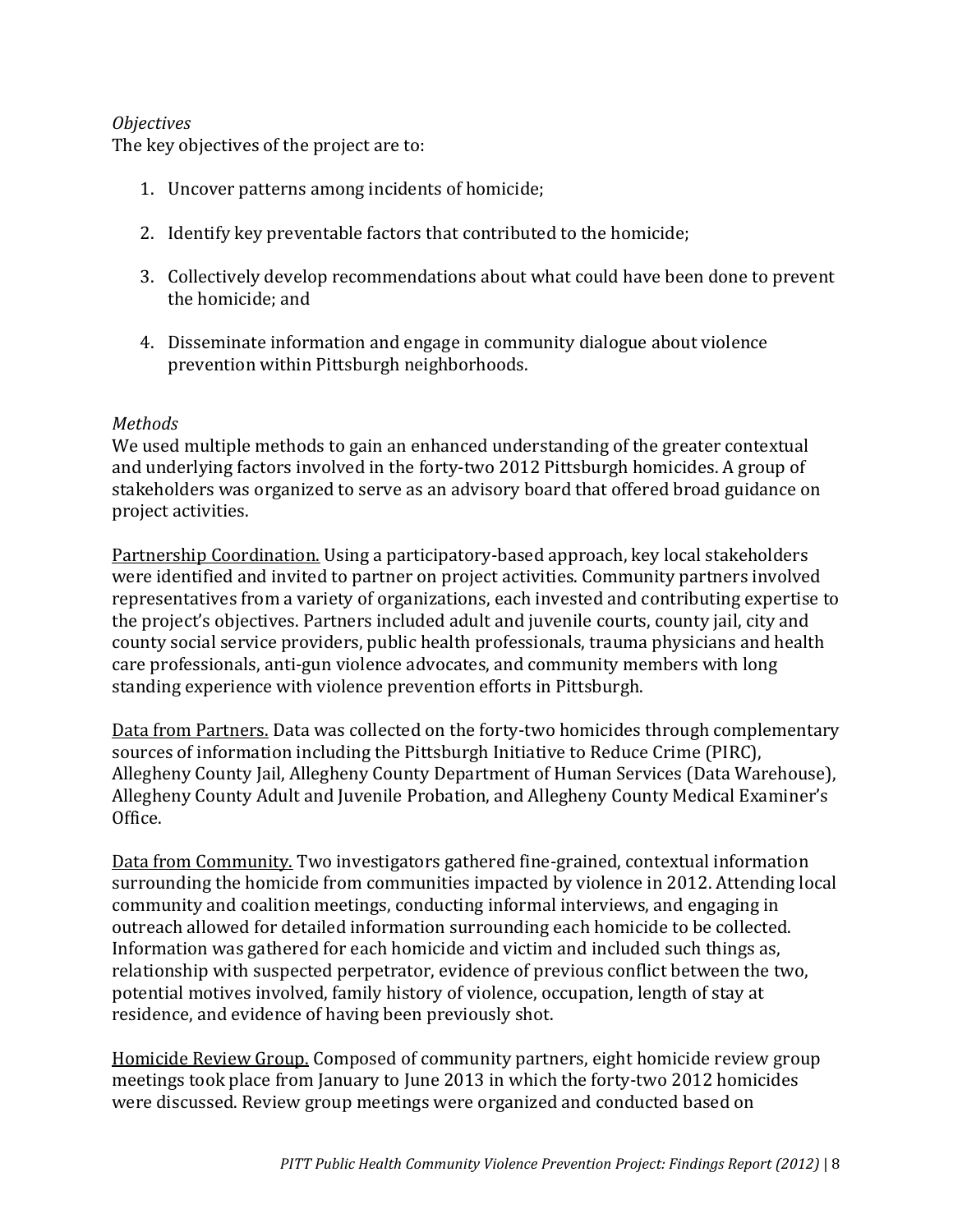neighborhood or location of homicide so that a focus and specific consideration could be given to the unique characteristics and dynamics of Pittsburgh neighborhoods. Meetings generated additional data around the homicide cases, as well as brainstormed key preventable factors and intervention implications and recommendations. Participation and meeting attendance varied among review group members with an average attendance of 4.2 meetings. A survey aiming to further strengthen the review group process was administered to group members upon completion of the eight review group meetings; key items learned are outlined in the results section.

The information discussed in this report entails a summary of collected data and information shared in homicide review group meetings and does not represent individual or organization perspectives.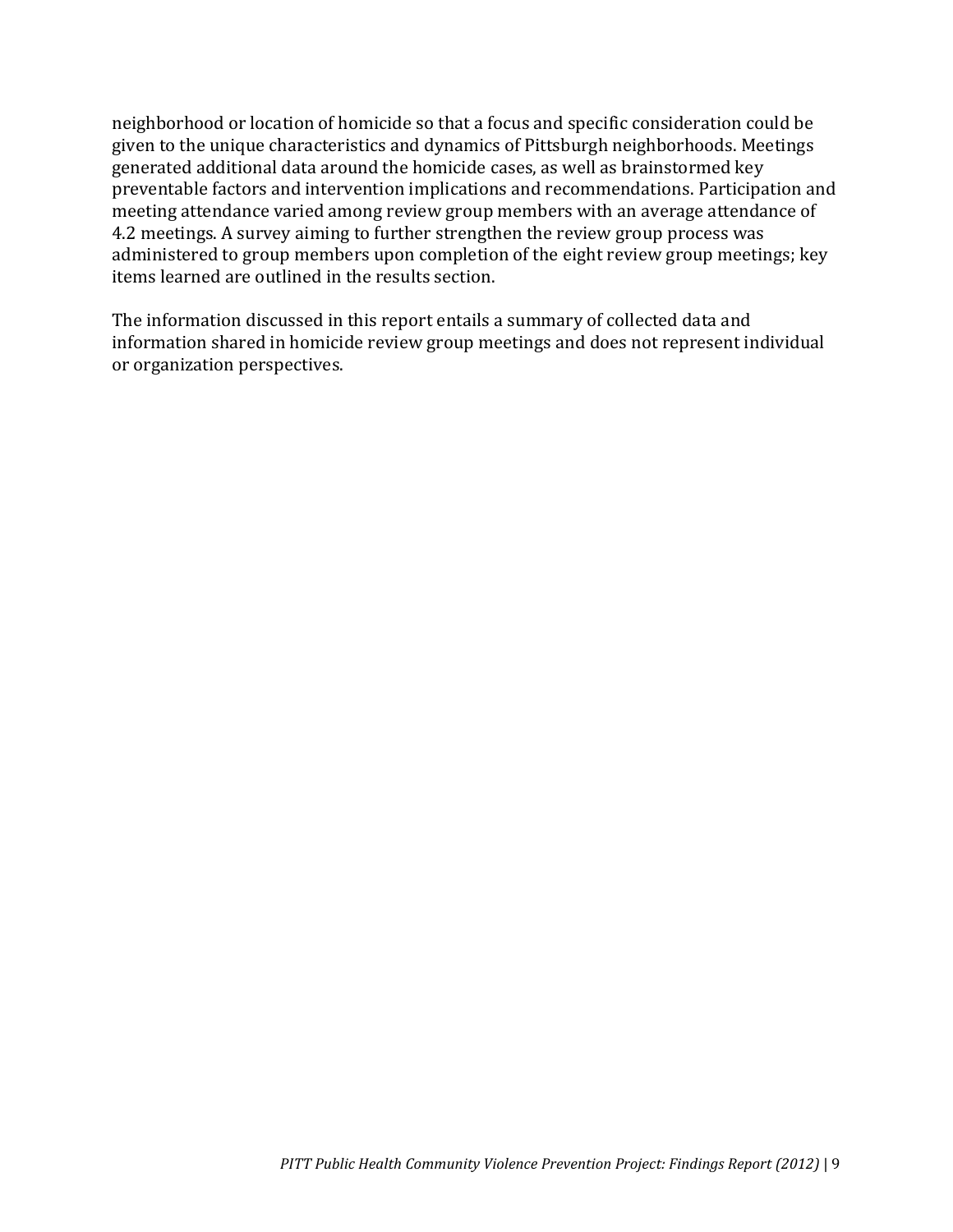#### <span id="page-17-0"></span>**Results**

#### <span id="page-17-1"></span>*Demographics*

Young, African American men in Pittsburgh experienced a stark disparity of violence victimization than any other group. In 2012 alone, men accounted for 92.9% of all homicide victims, of which over 83% were black and 35.7% were ages 18 to 25 years (Table 1).

| <b>Table 1.</b> Victimization by Sex, Race, and Age (2012) |                  |
|------------------------------------------------------------|------------------|
| <b>Characteristics</b>                                     | N(%)<br>$(n=42)$ |
| Male                                                       | 39 (92.9)        |
| <b>Black</b>                                               | 35 (83.3)        |
| Age, in years                                              |                  |
| $\leq 17$                                                  | 7(16.7)          |
| $18 - 25$                                                  | 15(35.7)         |
| $26 - 34$                                                  | 9(21.4)          |
| $\geq 35$                                                  | 11(26.2)         |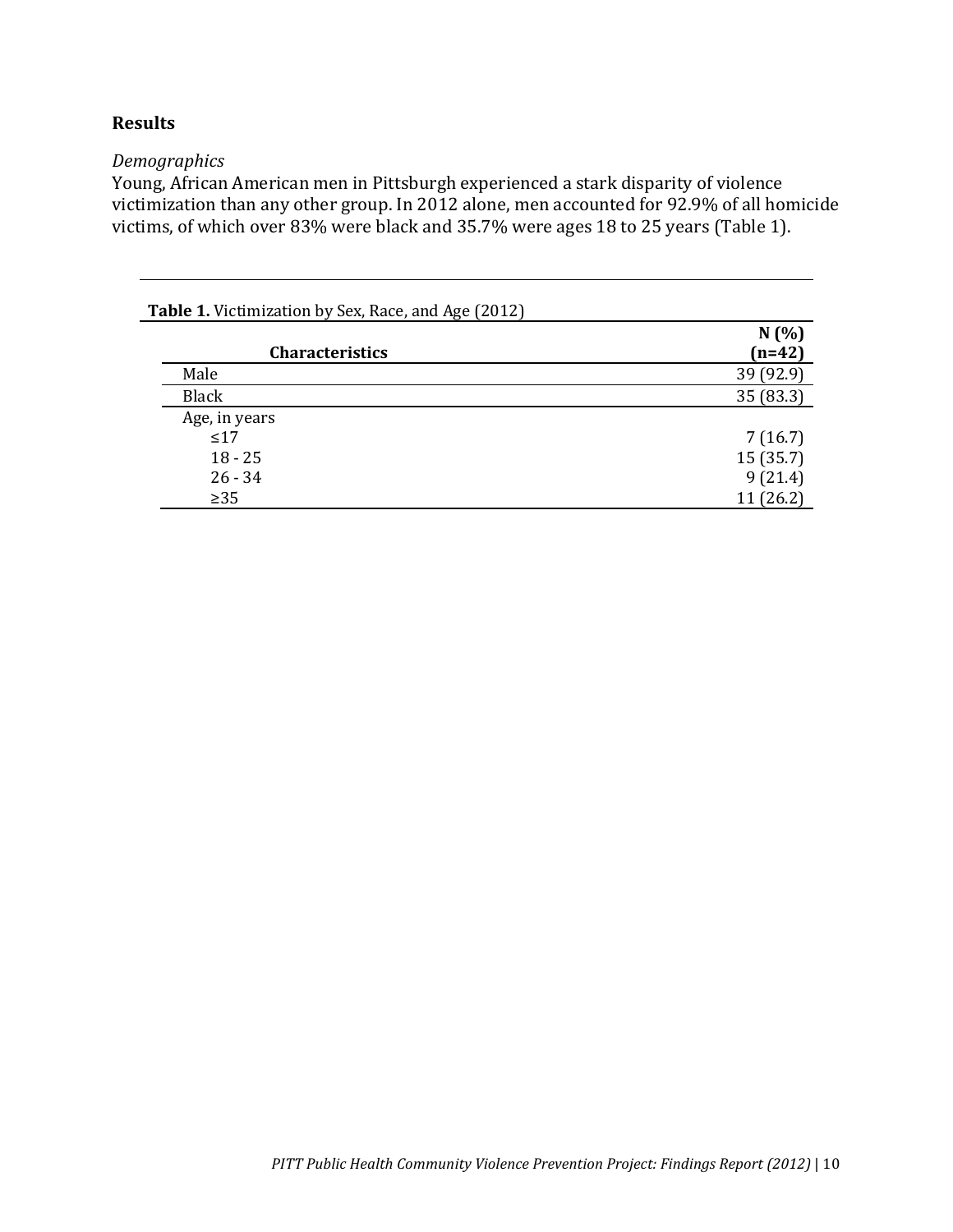#### <span id="page-18-0"></span>*Geographic Trends*

Homicides were heavily concentrated in specific areas or neighborhoods in Pittsburgh. When broken down by police zones, as defined by the Pittsburgh Bureau of Police (Map 1), Zone 5 experienced the highest number of homicides, overall accounting for over 40% of 2012 homicides (Table 2). Zones 1 and 2 also experienced a high number of violent, fatal incidents with 14.3% and 21.4% occurring in each zone, respectively. Furthermore, specific neighborhoods and communities within these zones were found to disproportionately experience high levels of victimization. In particular, the neighborhoods of East Liberty, Garfield, Lincoln-Lemington, Larimer, and Homewood in Zone 5 and Bedford Dwellings in Zone 2 saw the highest number of homicides in 2012 (Table 2).



**Map 1.** Pittsburgh Bureau of Police Zone Map

Source: Pittsburgh Bureau of Police

James Hilston/Post-Gazette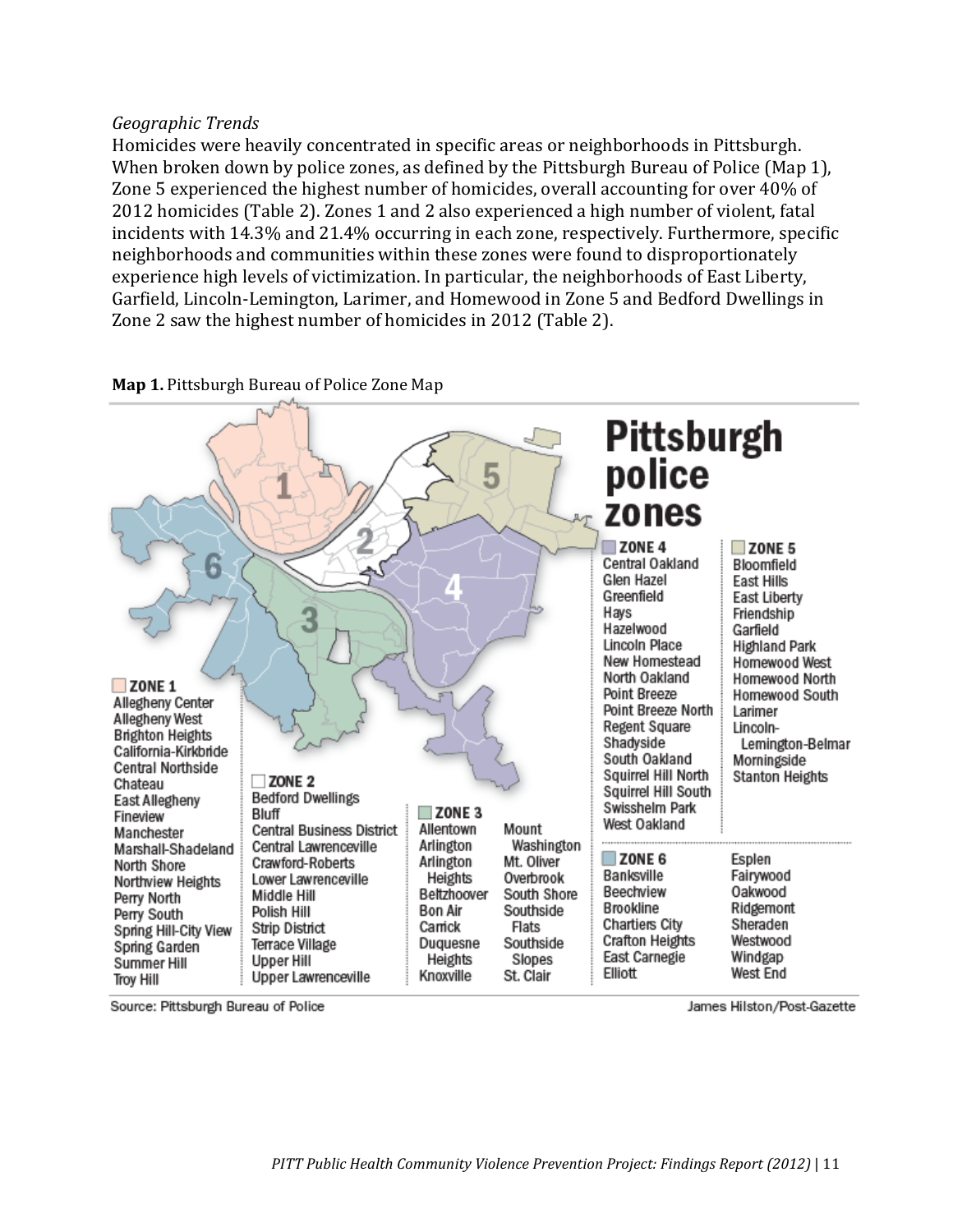|                          | N(%)           |
|--------------------------|----------------|
| <b>Location</b>          | $(n=42)$       |
| Zone 1                   | 6(14.3)        |
| <b>Brighton Heights</b>  | 2              |
| <b>Central Northside</b> | $\overline{c}$ |
| Perry South              | 1              |
| Spring Hill-City View    | 1              |
| Zone <sub>2</sub>        | 9(21.4)        |
| <b>Bedford Dwellings</b> | 3              |
| Middle Hill              | $\overline{2}$ |
| <b>Terrace Village</b>   | $\mathbf{1}$   |
| <b>Strip District</b>    | $\overline{c}$ |
| Lawrenceville            | 1              |
| Zone <sub>3</sub>        | 4(9.5)         |
| Knoxville                | $\overline{2}$ |
| Allentown                | 1              |
| Southside Slopes         | 1              |
| Zone 4                   | 4(9.5)         |
| <b>Oakland</b>           | $\overline{2}$ |
| Beltzhoover              | 1              |
| Greenfield               | 1              |
| Zone 5                   | 18 (42.9)      |
| <b>East Liberty</b>      | $\overline{4}$ |
| Garfield                 | 3              |
| Homewood                 | 3              |
| Larimer                  | 3              |
| Lincoln-Lemington        | 3              |
| <b>East Hills</b>        | 1              |
| Morningside              | 1              |
| Zone <sub>6</sub>        | 1(2.4)         |
| West End                 | $\mathbf{1}$   |

**Table 2.** Homicide Location by Police Zone and Neighborhood (2012)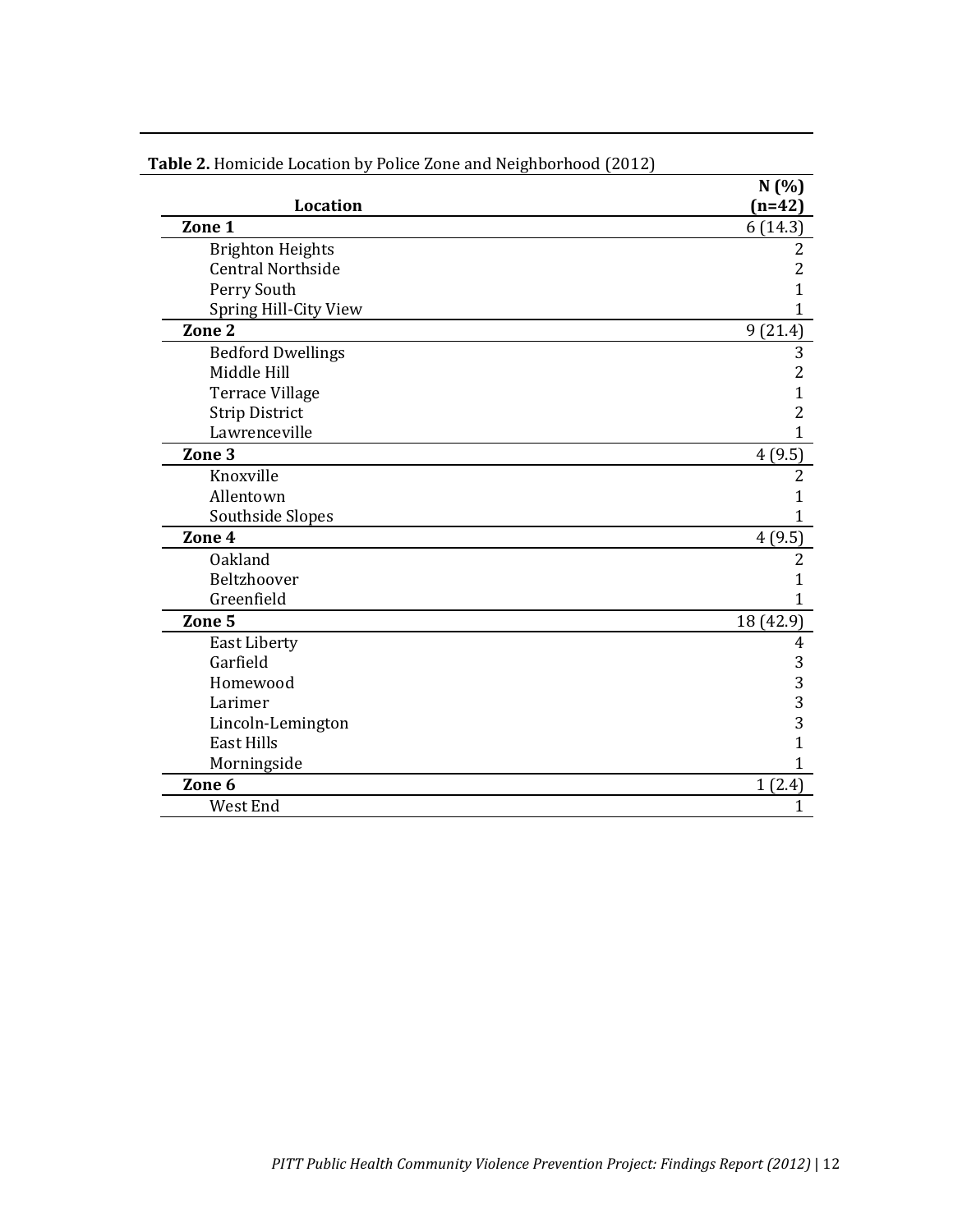#### <span id="page-20-0"></span>*Incident and Victim Characteristics*

Sixty two percent of the total incidents from 2012 occurred outdoors with fifteen taking place on a street, road, or driveway; five in an automobile; two at an outdoor recreational area; one at a convenience store; and three at other outdoor spaces (Table 3). Sixteen out of the forty-two homicides took place indoors, with the majority of these (68.7%) occurring in a residential unit (i.e., single home, house, apartment building). The other homicides that took place indoors occurred inside a bar, club, or healthcare institution.

Similar to previous violence research conducted around the increase in violence during summer months, 18-19 40.5% of the 2012 homicides occurred during the months of May through August. Residential information collected for each victim displays that over 57% of the incidents took place in the victim's neighborhood of residence. Furthermore, 11.9% of homicides were identified as co-occurring with a housing move. Twelve of the cases involved another individual, or individuals, injured throughout the incident and one was a double homicide. The likelihood of retaliation for 6, or 14.3%, of the homicides was considered to be very likely by community members.

| <b>Table 3.</b> Characteristics of the Violent Incident (2012) |                  |  |
|----------------------------------------------------------------|------------------|--|
| <b>Characteristics</b>                                         | N(%)<br>$(n=42)$ |  |
| Location, type of                                              |                  |  |
| Street, road, driveway                                         | 15 (35.7)        |  |
| Single home, house                                             | 6(14.3)          |  |
| Apartment building                                             | 5(11.9)          |  |
| Automobile                                                     | 5(11.9)          |  |
| Bar, club                                                      | 3(7.1)           |  |
| Recreational/sports area                                       | 2(4.8)           |  |
| Convenience store                                              | 1(2.4)           |  |
| Natural area, forest                                           | 1(2.4)           |  |
| Other (i.e., city steps, railroad tracks, health institution)  | 4(9.5)           |  |
| Month of incident, May - August                                | 17 (40.5)        |  |
| Cause of death, gunshot                                        | 40 (95.2)        |  |
| Other victims                                                  |                  |  |
| Injured                                                        | 12 (28.6)        |  |
| Death                                                          | 1(2.4)           |  |
| Homicide occurred in neighborhood of residence                 | 24 (57.1)        |  |
| Co-occurred with a housing move                                | 5(11.9)          |  |
| Risk of retaliation, very likely                               | 6(14.3)          |  |

Fine-grained, contextual information beyond the circumstances of the incident was gathered around the homicide victim. Resulting trends were explored (Table 4). Among the 30 victims where occupation was known, 60% were identified as either being unemployed or engaging in illegal activities for economic purposes. Relationship between the victim and the perpetrator was known for forty of the cases. Among these, the victim was killed by an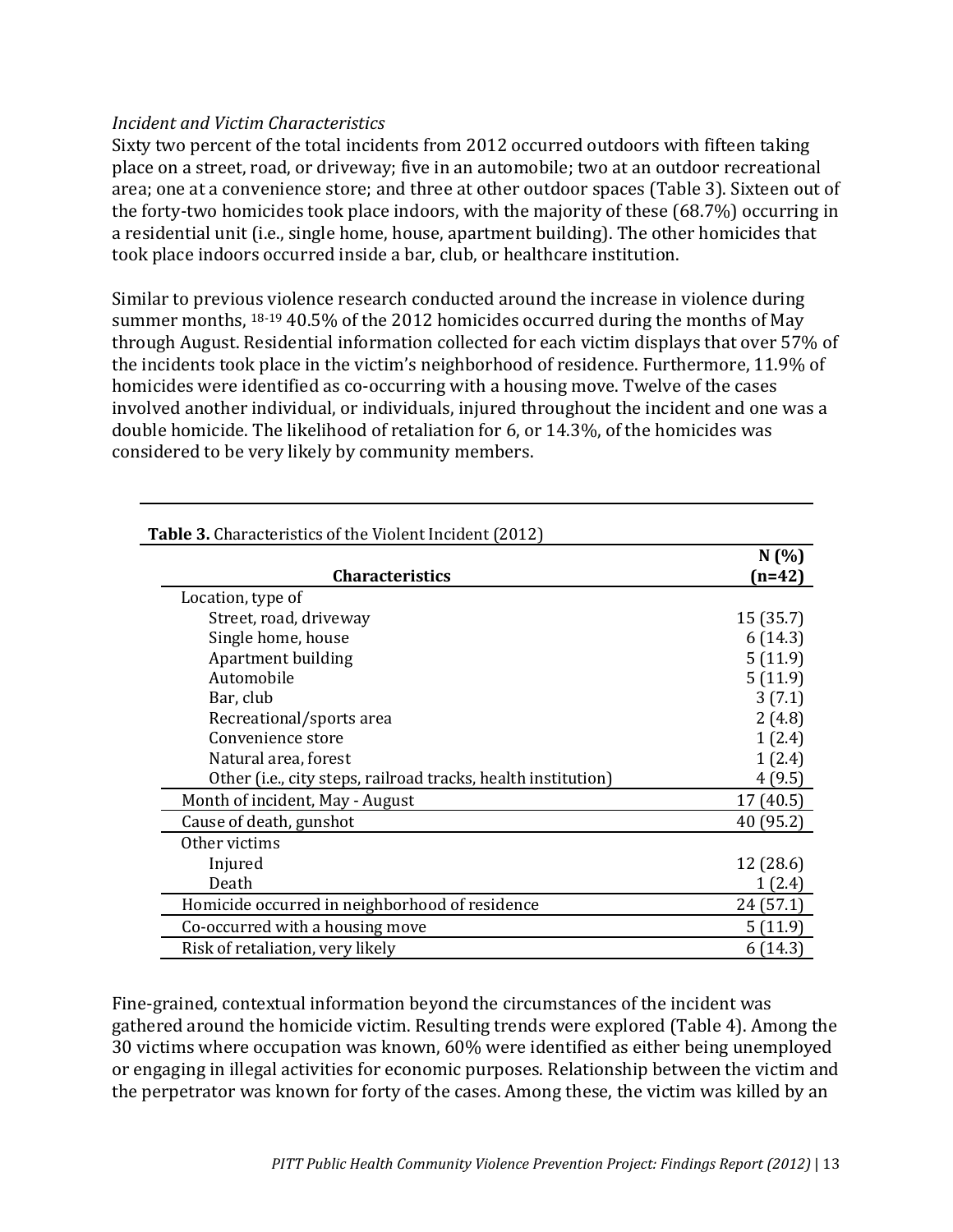acquaintance, associate, or friend in 42.9% of the cases; a rival gang member in 11.9%; was an unintended target in 7.1%; and by someone of another relationship status (i.e., intimate partner of mother, responding law enforcement officer, contracted killer, co-worker). Approximately twenty percent of the cases were identified as having no known relationship between the victim and perpetrator. These cases involved isolated fatal incidents of home invasion, car hijacking, and drug transactions.

Over half of the victims had prior human service interaction (Table 4). This involved contact with child welfare (either as a parent or child), mental health services, or drug and alcohol treatment systems that are offered through the Allegheny County Department of Human Services. Prior human service access included instances of referral to services that were not realized. Over 59% of victims were found to have had a previous criminal charge involving a booking at the county jail. Forty-seven percent had previously been incarcerated, with duration ranging from a commitment of one day to over ten months. Additionally, 10, or 23.8%, of the victims had been under county adult or juvenile probation supervision at time of death.

| able 4. Characteristics of Homicide Victim (2012) | N(%)      |
|---------------------------------------------------|-----------|
| <b>Characteristics</b>                            | $(n=42)$  |
| Occupation                                        |           |
| Unemployed                                        | 7(16.7)   |
| Engaged in illegal activities                     | 11(26.2)  |
| Employed                                          | 7(16.7)   |
| Student                                           | 3(14.3)   |
| Retired                                           | 1(2.4)    |
| <b>Other</b>                                      | 1(2.4)    |
| Unknown                                           | 12 (28.6) |
| Relationship with perpetrator                     |           |
| No known relationship                             | 9(21.4)   |
| Unintended target                                 | 3(7.1)    |
| Acquaintance, associate, friend                   | 18 (42.9) |
| Rival gang member                                 | 5(11.9)   |
| Intimate partner of mother                        | 1(2.4)    |
| Law enforcement officer                           | 2(4.8)    |
| Contracted killer                                 | 1(2.4)    |
| Other (i.e., co-worker)                           | 1(2.4)    |
| Unknown                                           | 2(4.8)    |
| <b>Received DHS services</b>                      | 22 (52.4) |
| Previous criminal charge, booked in county jail   | 25(59.5)  |
| Previously incarcerated                           | 20 (47.1) |
| On probation at time of death                     | 10(23.8)  |

# **Table 4.** Characteristics of Homicide Victim (2012)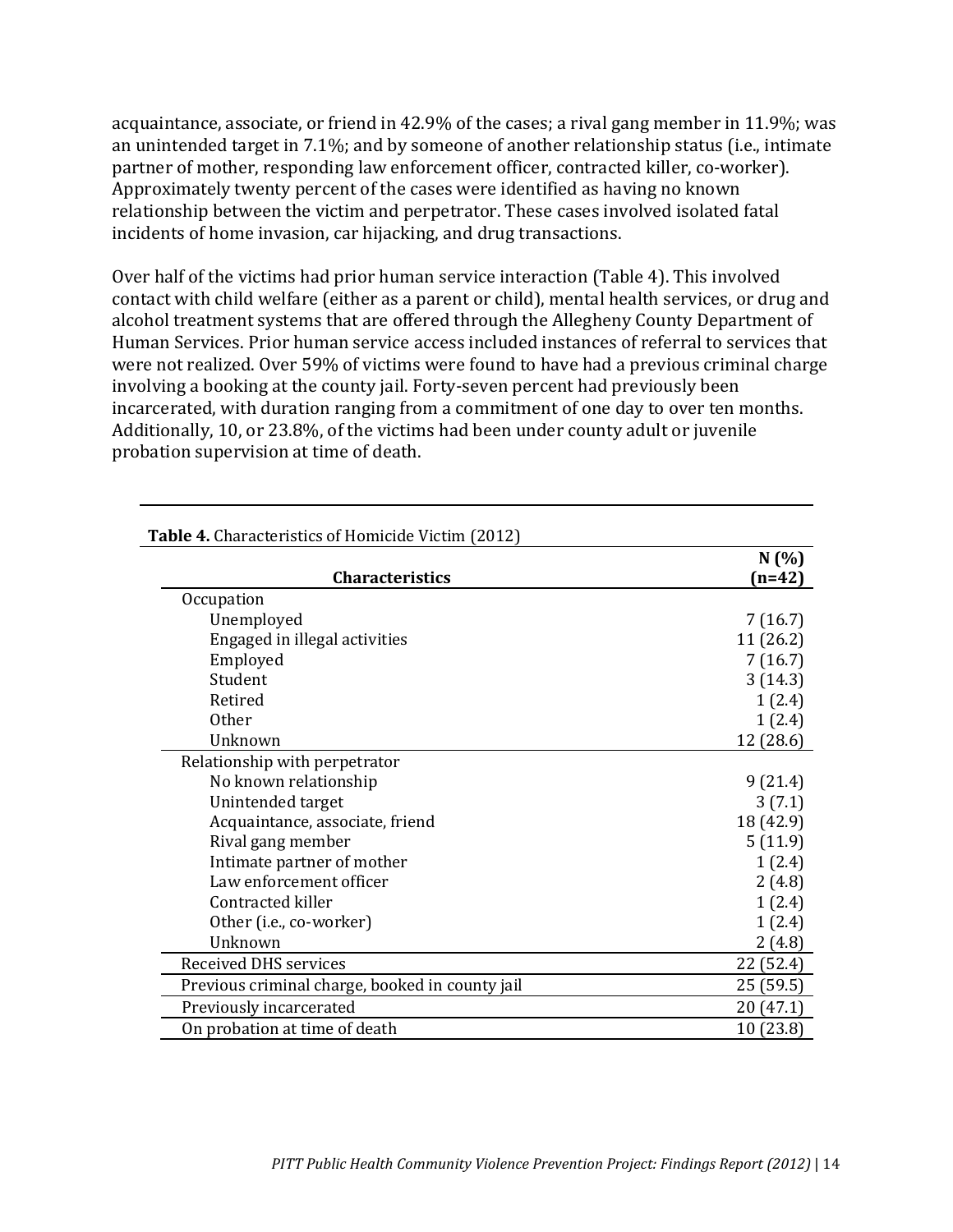When applicable, type of criminal charge and incarceration release date were further explored. As shown in Figure 2, the twenty-five victims who had a previous booking at the county jail faced a variety of criminal charges. Sixty-four percent of them, or sixteen individuals, had been charged with a drug offense and sixty-four percent had been charged with a property crime (i.e., theft, burglary, or robbery). Types of offenses that were most frequently charged included assault, motor vehicle, firearm, and other (e.g., criminal contempt, conspiracy, and mischief). Additionally, 20 victims were identified as having been previously incarcerated at the county jail. Among these, the majority had not recently served time, but had a release date of over 48 months before time of death (Figure 3).



**Figure 2.** Previous Booked Criminal Charge, by type (2012)



**Figure 3.** Released from Incarceration, months ago (2012)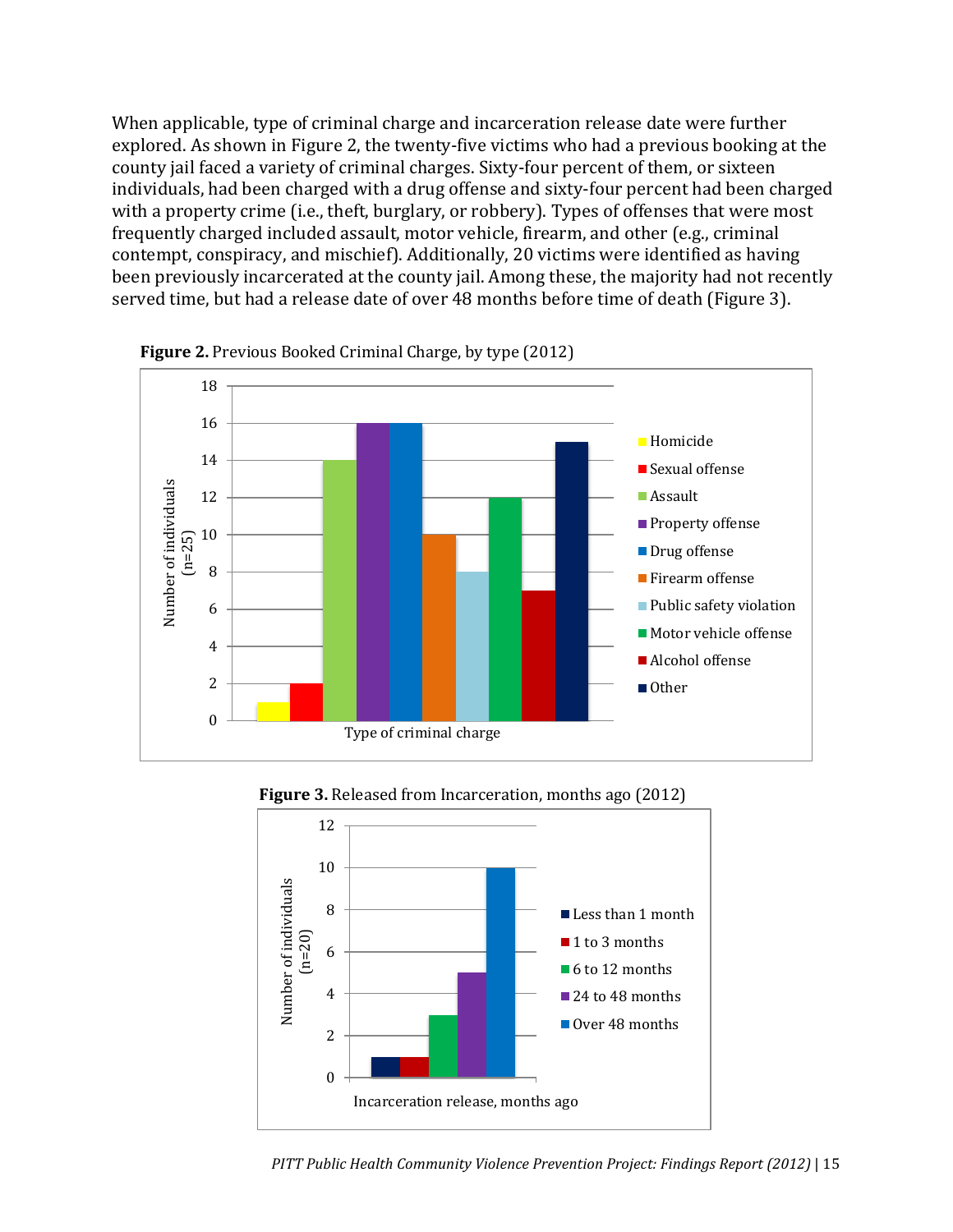#### <span id="page-23-0"></span>*Cause of Violence*

Themes that emerged throughout discussions and input from community members led to the organization of homicides based on contextual information around the conflict thought to have triggered the homicide (Table 5). Further explanation of these working definitions around conflict context can be found in Appendix A.

| <b>Table 5.</b> Context of Conflict Leading to Homicide (2012) |                                                                                     |                  |  |
|----------------------------------------------------------------|-------------------------------------------------------------------------------------|------------------|--|
|                                                                | <b>Conflict Context</b>                                                             | N(%)<br>$(n=42)$ |  |
|                                                                |                                                                                     |                  |  |
|                                                                | Peer conflict*                                                                      | 8(19)            |  |
|                                                                | Gang-related                                                                        | 3(7.1)           |  |
|                                                                | Not peer or gang-related                                                            | 12 (28.6)        |  |
|                                                                | Child abuse                                                                         | 1(2.4)           |  |
|                                                                | Non-criminal or unintentional                                                       | 10(23.8)         |  |
|                                                                | Unknown                                                                             | 3(7.1)           |  |
|                                                                | *5 (12) homicide cases were identified as <i>possibly</i> related to peer conflict. |                  |  |

Peer conflict was identified as a key determinant or factor in 19% of the homicides (Table 5). Described by community members with extensive experience with violence prevention in Pittsburgh as a, "purposeful" and "self-motivated" conflict between peers, or "individuals that have something in common" (e.g., avocation, residence, age). Additionally, there exists more than a superficial familiarity between individuals involved. Critical to those determined to be peer conflict-related involves the context or circumstance that triggered the violent incident. In particular, these conflicts stemmed from such things as drugs, money, power, or respect. As described by community members, "it's survival", "it's dog eat dog out there", "it could be about anything, but, it's not gang business." In addition, those involved are engaged in some form of illegal activity.

Although gangs and gang affiliation exist throughout Pittsburgh, interestingly only 7% of the homicides from 2012 were determined as related to gang activity. Gangs were defined using the United States Department of Justice definition, which states that gangs are,

"An association of three or more individuals, whose members collectively identify themselves by adopting a group identity which they use to create an atmosphere of fear or intimidation frequently by employing one or more of the following: a common name, slogan, identifying sign, symbol, tattoo or other physical marking, style or color of clothing, hairstyle, hand sign or graffiti. The association's purpose, in part, is to engage in criminal activity and the association uses violence or intimidation to further its criminal objectives. Its members engage in criminal activity, or acts of juvenile delinquency that if committed by an adult would be crimes, with the intent to enhance or preserve the association's power, reputation, or economic resources. The association may also possess some of the following characteristics: the members employ rules for joining and operating within the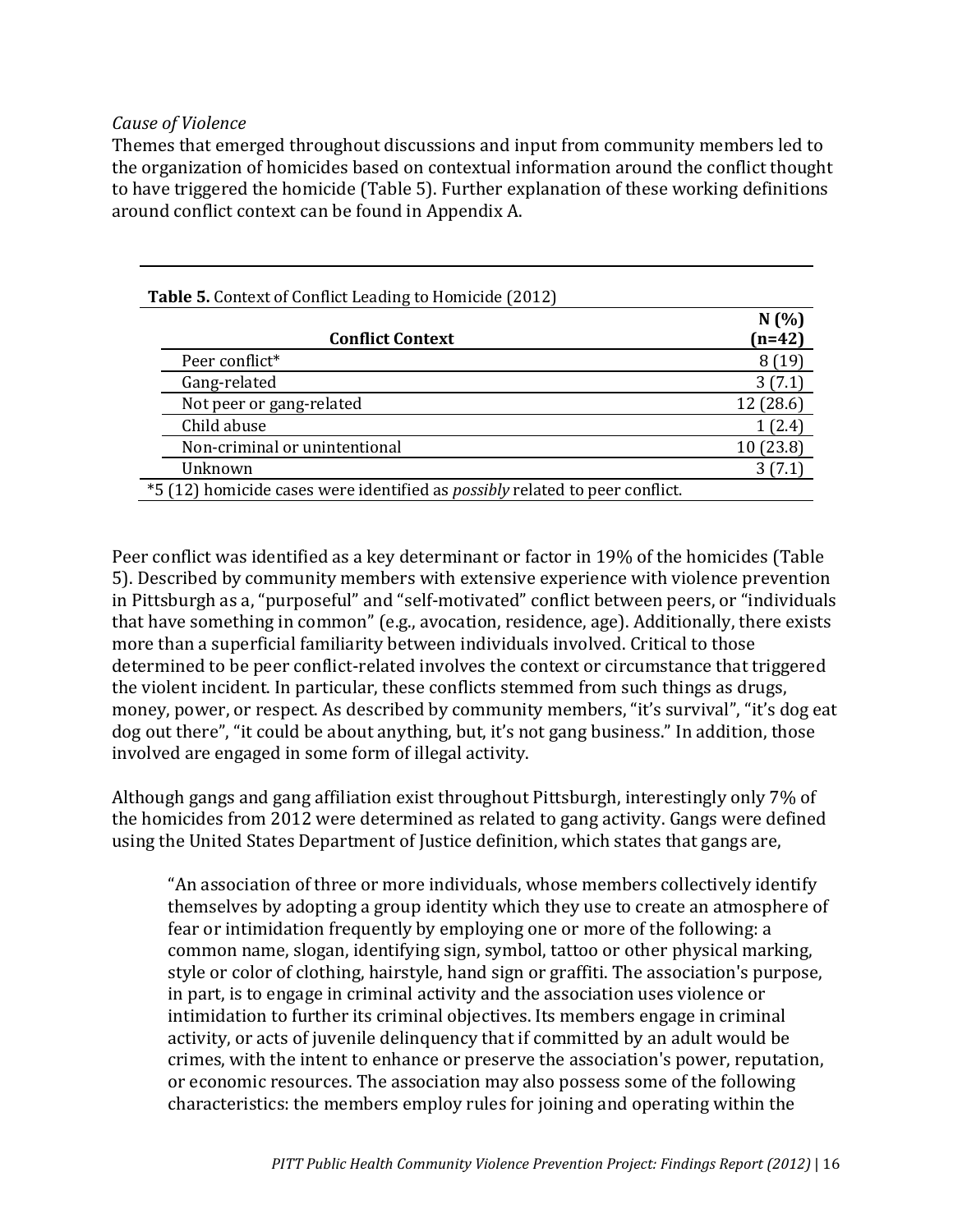association; the members meet on a recurring basis; the association provides physical protection of its members from other criminals and gangs; the association seeks to exercise control over a particular location or region, or it may simply defend its perceived interests against rivals; or the association has an identifiable structure." 20

Specifically, gang activity involves identifiable leadership and internal organization and gang-related violence involves "gang on gang", or one named gang versus another named gang. Community input describes gang violence or conflict involving such things as territory or turf, intimidation, power, pride and respect, or "gang business" (i.e., drugs and racketeering).

Over a quarter of the homicides were found to not be peer or gang-related. Such incidents were considered isolated events that were criminally motivated, but did not involve aspects of a peer or gang-related conflict. This included robberies, home invasions, contracted killings, or a "drug deal gone bad". One homicide was related to child abuse. Ten, or over twenty three percent, were identified as a non-criminal or unintentional homicide. These homicides did not involve aspects of a peer or gang-related conflict and included unintended victim, personal argument or conflict, negligence or improper firearm storage, and personal protection/self-defense. Approximately 7% of homicides were unknown due to incomplete information.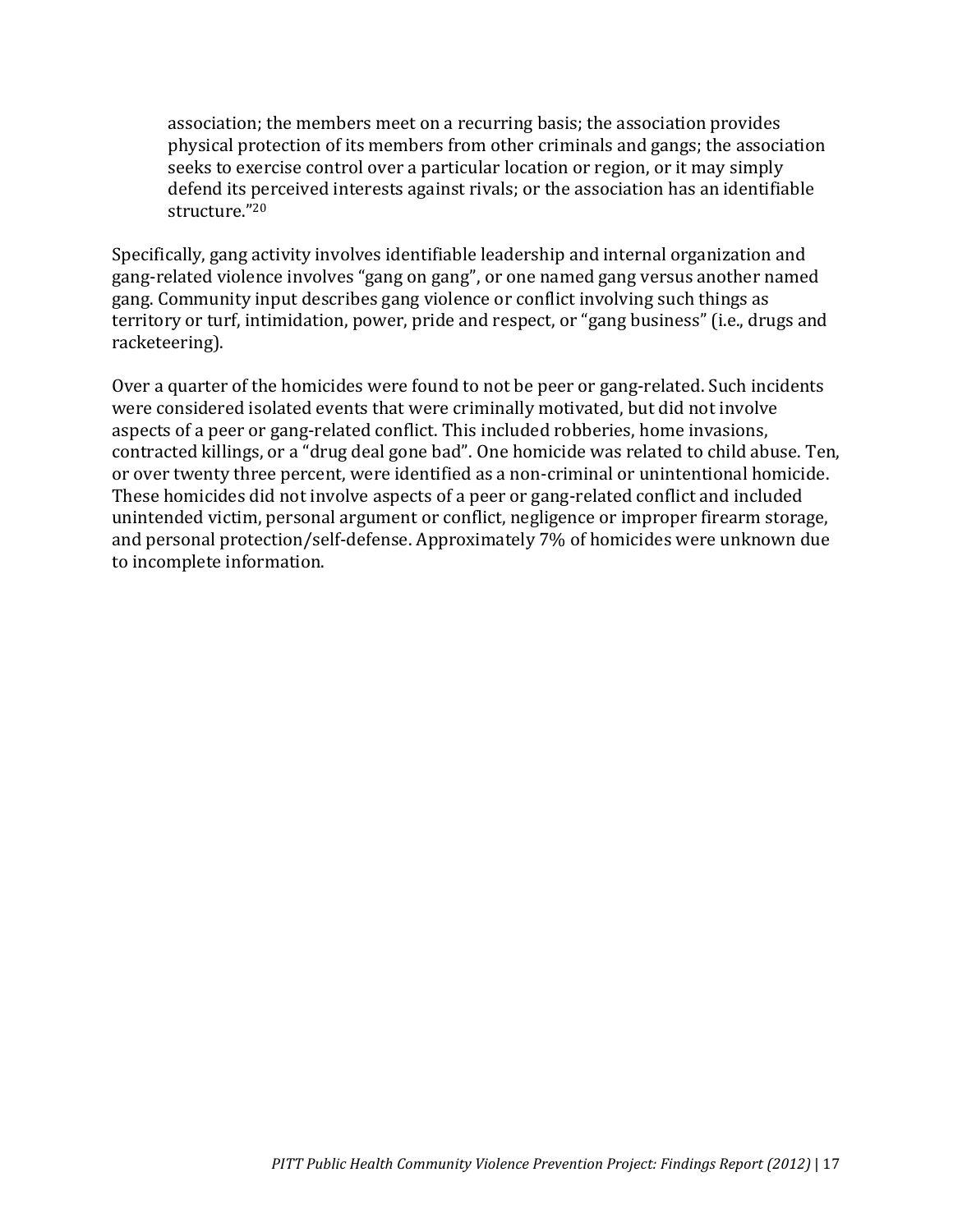#### <span id="page-25-0"></span>*Key Contributing Factors*

Public information and news sources suggest that intentional injury and homicides in Pittsburgh mainly result from conflicts associated with street gangs and illicit drugs. However, homicide cases are extremely complex and were found to involve a variety of factors and motives. Numerous contributing factors were identified and discussed by community partners as relevant to homicides from 2012.

Behavioral health was frequently highlighted as relevant in the 42 homicides from 2012. Behavioral health concerns identified involved issues around long-term implications of trauma and stress; depression, anxiety, and emotional support and stability; and substance abuse and dependence. Missed opportunities for behavioral health services were also found to be common due to significant barriers to education and services stemming from community stigma and a lack of awareness around mental and behavioral health.

Adverse childhood experiences were found to be key contributing factors in homicide cases. Physical, sexual, and emotional abuse throughout childhood, as well as mental illness or substance abuse in the home, were frequently discussed among community partners as relevant to the homicides. A family history of violence and involvement in illegal activities, and its impact on the breakdown of a family unit, were also identified as having implications on homicides in Pittsburgh.

Violence viewed as normative behavior and an appropriate form of conflict resolution among individuals, families, and communities was also found to significantly contribute to the fatal incidents in 2012. Also found to be associated with the normalization of violence and the use of violent behavior as a form of conflict resolution was a lack of mentoring or positive behavior modeling within families and communities.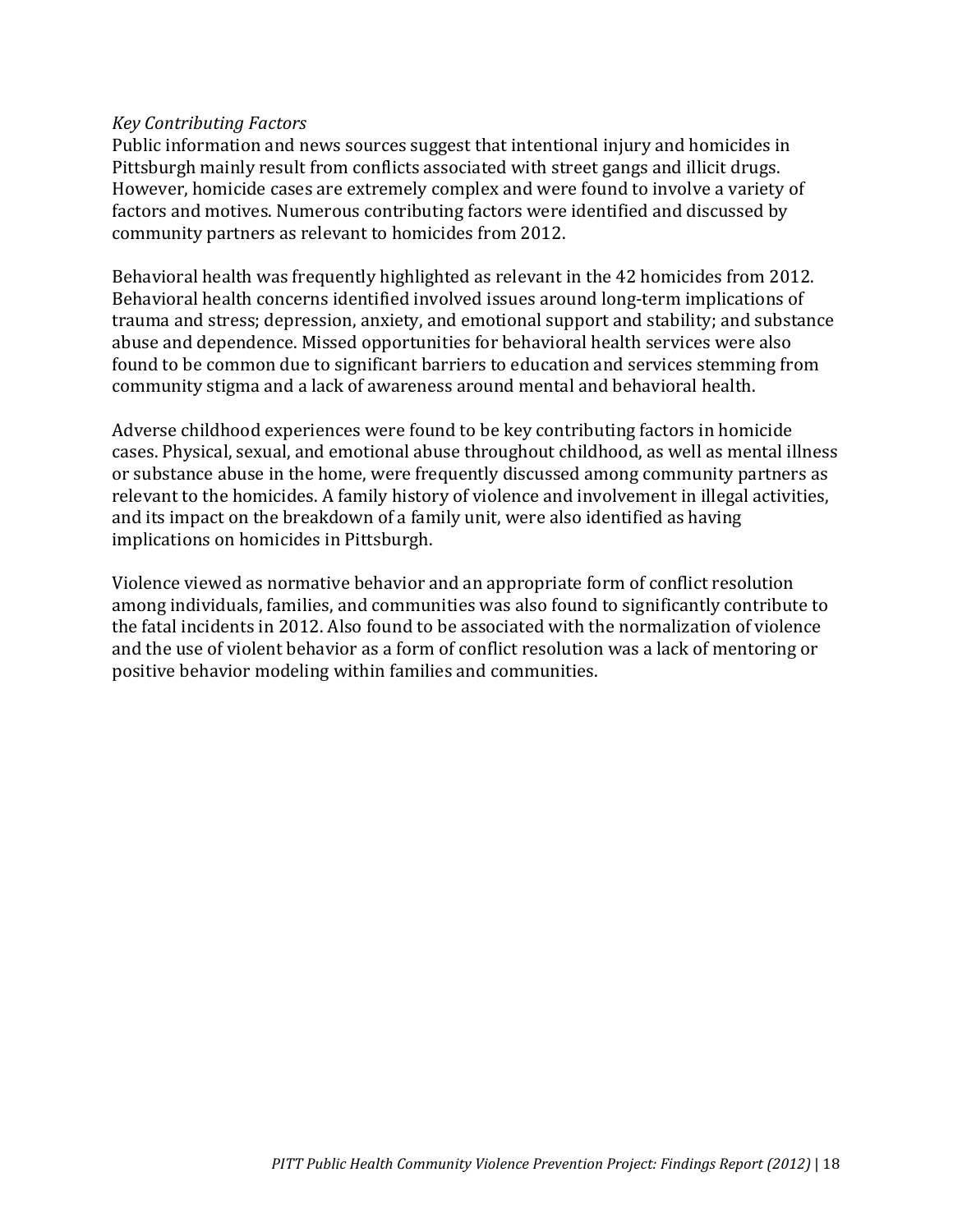#### <span id="page-26-0"></span>**Recommendations**

Homicides are complex, subject to a variety of influencing factors. In order to be effective, a range of interventions need to take place at multiple levels. The remainder of the report outlines recommendations from community partners that incorporate information and insight gained throughout project activities. Divided into individuals and peers at risk, service improvement, community action, and homicide review process improvement, the recommendations identify potential opportunities to further understand, increase awareness, and prevent and respond to violence impacting Pittsburgh communities.

#### <span id="page-26-1"></span>*Individuals and Peers at Risk*

- **Identify and involve the natural support network of at-risk youth.** Natural supports are key assets to a youth's engagement and success in health and behavior programs. Through their support, advocacy, and role as motivators of change, it is crucial to identify and involve natural supports for the positive influence they may have around the well-being of children and youth at risk for violence. Natural supports should be identified and engaged in program activities for youth involved in mandated programs (e.g., juvenile court, PIRC, CYF), following a violent incident (e.g., hospital trauma services), as well as those identified through community-based programs.
- **Reach out and engage those at risk for violence who are not currently involved in a mandated health or behavior program.** Due to regulations of local health and behavior programs (e.g., juvenile court, PIRC, CYF), individuals who are not under mandated involvement, but who may be at risk for violence, are unable to access services that may be of benefit. Emphasis needs to be on engaging and linking these children and youth at multiple points of contact (e.g., in and after school programs, community-based organizations, religious institutions, primary care clinics) to appropriate health and behavior programs.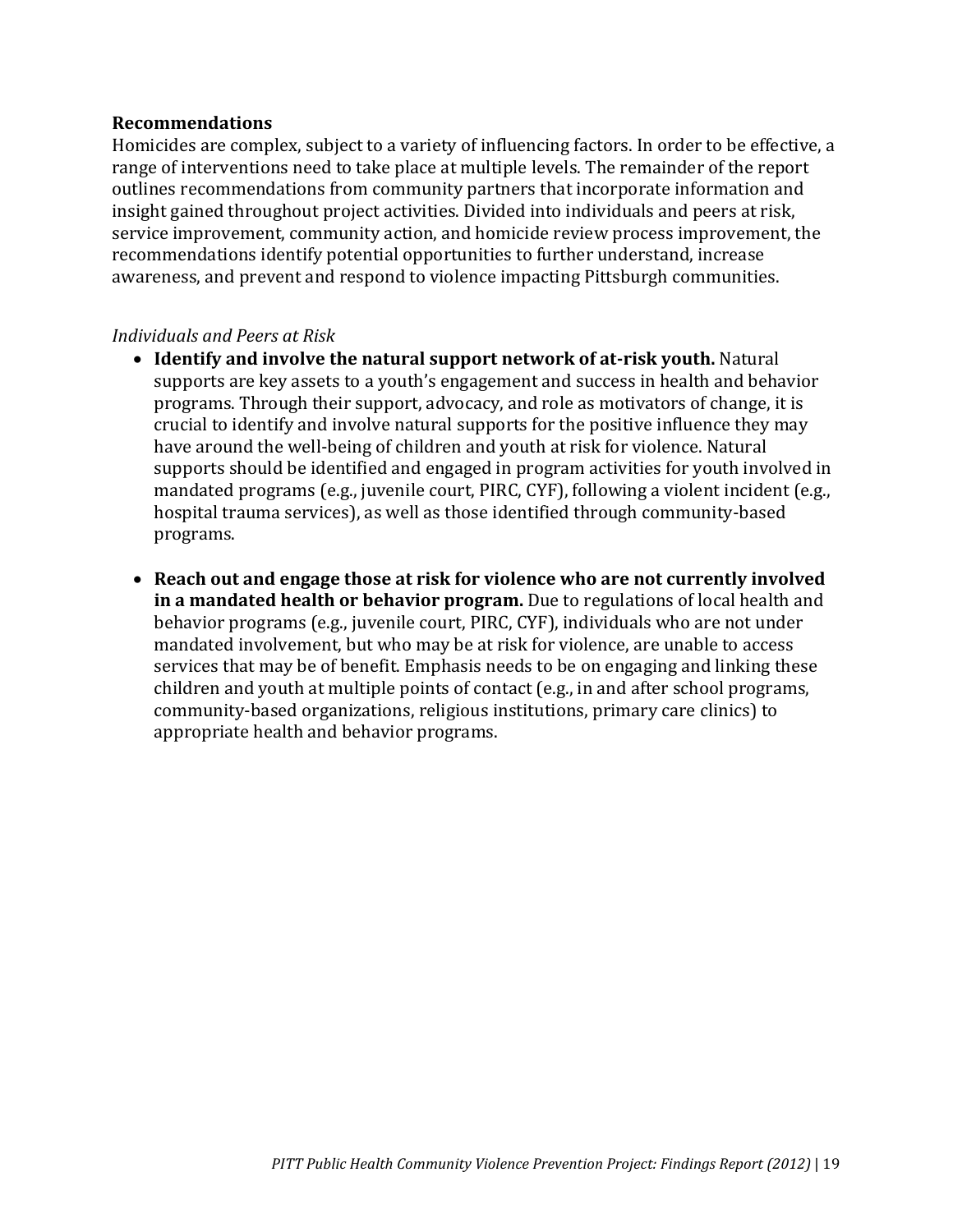#### <span id="page-27-0"></span>*Service Improvement*

- **Enhance linkages between behavior, health, and social programs and systems.**  Continuity between behavior, health, or social systems is crucial for an individual's well-being. Improved linkages between systems for instances of transfer based on such things as age or geographic location should be enhanced so that services and activities can continue without interruption.
- **Implement wrap around services for youth and family members at risk for violence.** Oftentimes individuals and their families at risk for violence need a variety of behavior and health-related services (e.g., trauma and mental health, mentoring, conflict resolution, job experience and employment, housing, physical therapy). Utilizing existing Pittsburgh services and resources to coordinate wrap around services for individuals at risk for or victims of violence and their families will encourage increased access and utilization of necessary services.
- **Deliver health and behavior services in non-traditional settings.** Community stigma and distrust in certain institutions pose significant barriers for access and utilization of health and behavior services. Institutions that are trusted by communities should be identified and utilized to deliver health and behavior services to those at risk for violence.
- **Increase communication and coordination among organizations concerned with violence prevention efforts.** Many organizations are currently working with individuals and families at risk for violence or around local violence prevention efforts. Increased communication and coordination between these organizations would promote earlier intervention with individuals with a heightened violence risk level, as well as foster a larger network of individually tailored violence prevention efforts.
- **Enhance communication and education around behavioral and mental health by service providers.** Service providers should focus on improving communication and discussion around behavioral and mental health with their clients in order to work towards eliminating community stigma and mistrust in these services.
- **Identify appropriate points of intervention.** Due to the complexity and various layers of interacting factors involved in homicides, multiple types of interventions should be implemented that reach out to individuals at risk for violence (e.g., after school programs, trauma-based services, re-entry programs).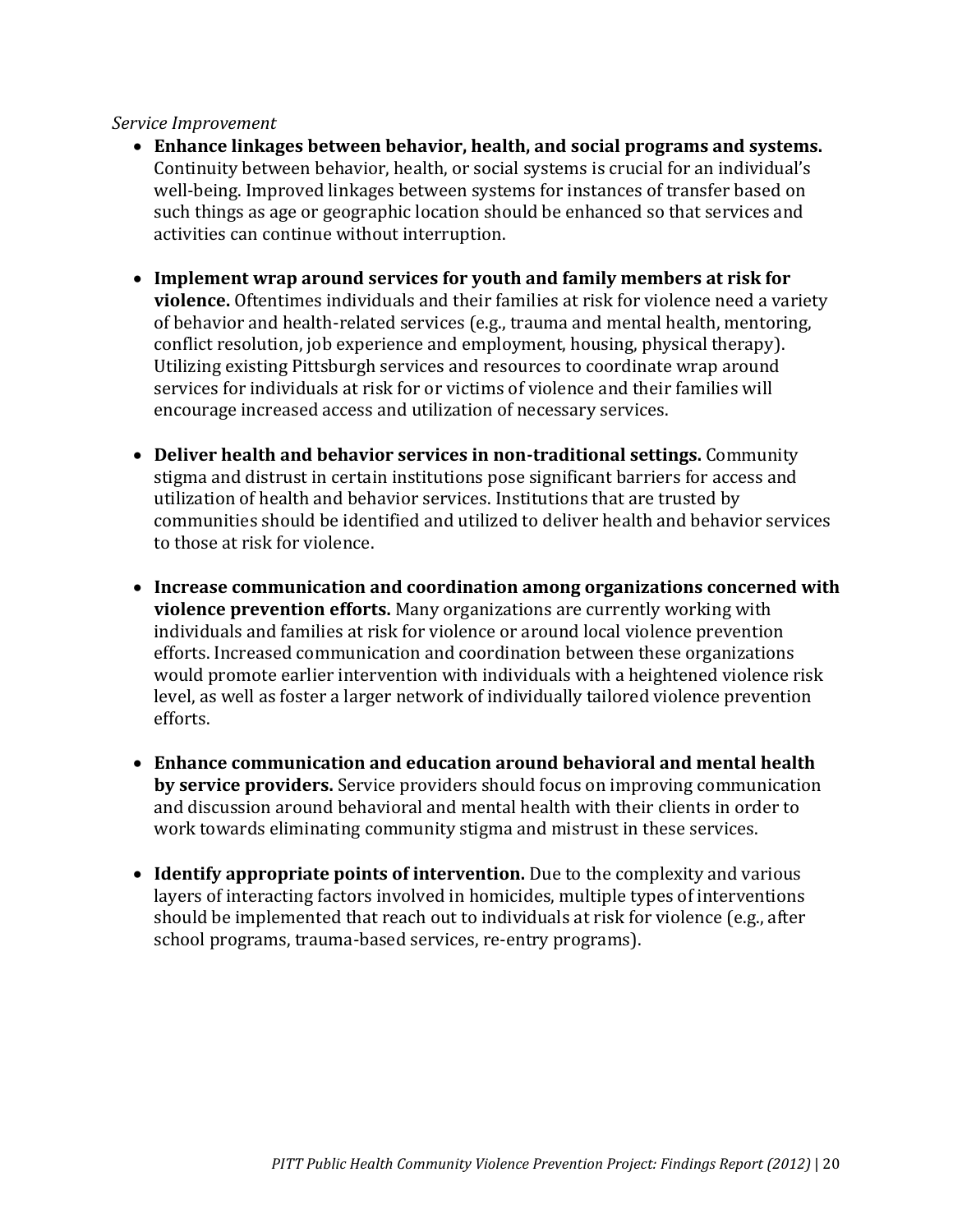#### <span id="page-28-0"></span>*Community Action*

- **Improve community perceptions and education around mental and behavioral health.** Significant stigma around mental illness and the use of mental health services exists within Pittsburgh communities. Behavioral health programs involve a variety of services beyond those specific to mental illness such as trauma and stress; depression, anxiety, and emotional support and stability; and substance abuse. Increased emphasis should be placed on increasing community dialogue, education, and awareness around behavioral health and available services.
- **Engage existing community assets in anti-violence awareness, education, and prevention.** Community assets offer a unique opportunity for neighborhood engagement and support around violence prevention. Neighborhood-specific community assets such as barbershops and beauty salons, churches and other places of worship, and funeral homes should be involved in local awareness, education, and prevention efforts.
- **Combat attitudes of violence as normative behavior and an appropriate form of conflict resolution.** The normalization of violence exists within Pittsburgh families and communities and overall, encourages a cycle of violence. Anti-violence initiatives that combat such attitudes; promote positive behavior modeling for children, youth, and young adults; and encourage appropriate conflict resolution strategies need to be developed and implemented throughout Pittsburgh.
- **Improve and strengthen community-police relations.** Poor community-police relations negatively impacts and undermines violence prevention efforts. Increased trust, respect, and accountability between both groups is essential in order to work towards creating safe communities.
- **Develop and distribute anti-violence and homicide awareness, education, and prevention materials throughout Pittsburgh.** Homicide and community violence information should be distributed to local community-based organizations, government and county institutions, and the local media. Through increasing awareness and knowledge of homicide prevalence, greater attention and discussion can take place around the urgency for prevention efforts.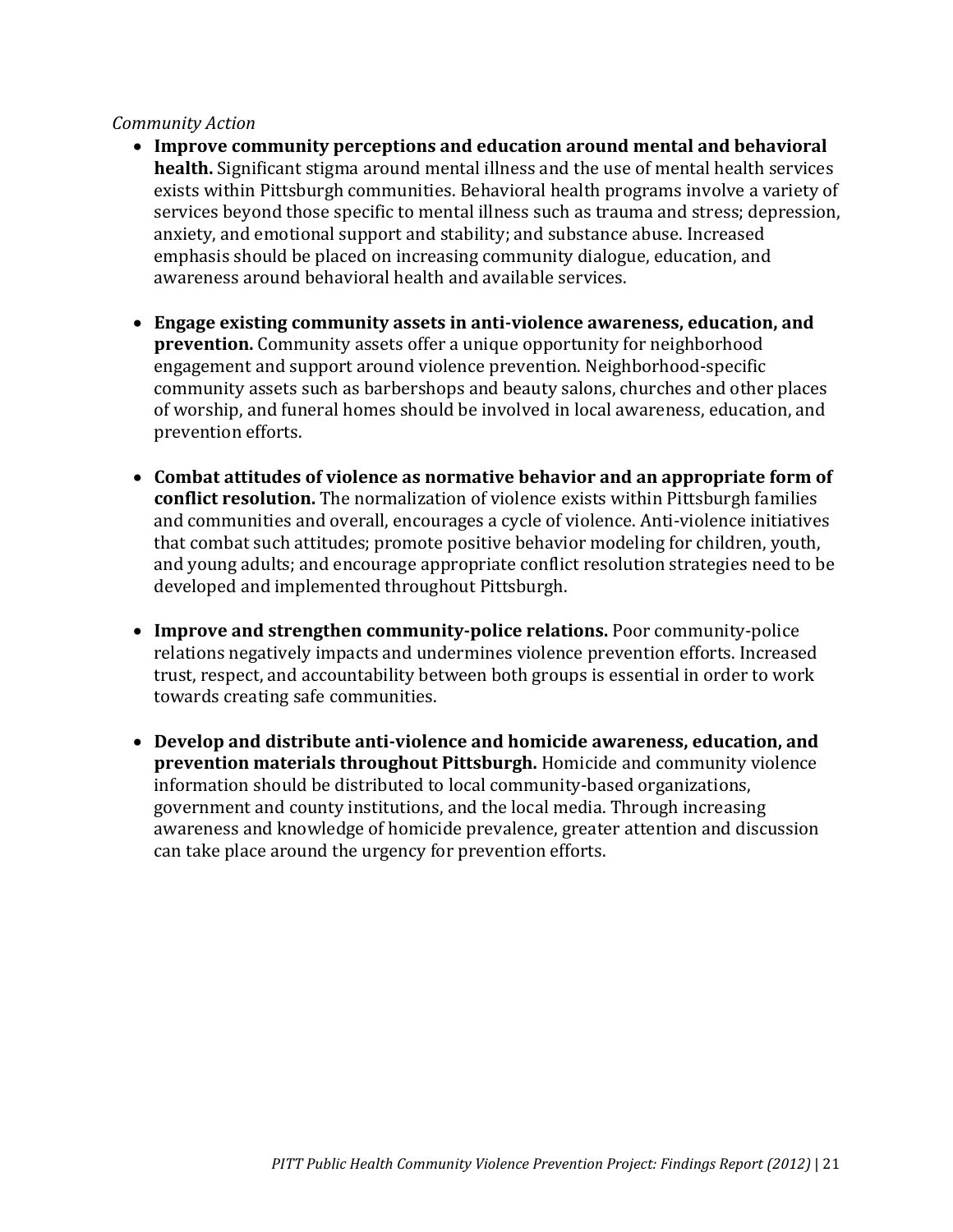#### <span id="page-29-0"></span>*Homicide Review Process Improvement*

- **Reach out to and recruit new review group members.** Key stakeholders such as local funeral directors, housing authority officials, community religious representatives, public school nurses, neighborhood service organizations, and community watch groups should be identified and involved in future review group meetings.
- **Increase police involvement.** Collaboration from the City of Pittsburgh Bureau of Police and their involvement and representation in homicide review meetings is crucial to gaining a comprehensive understanding of homicides within the city. Their commitment and participation may also foster improved community relations.
- **Expand data collection efforts.** Additional information such as, the toxicology report as part of the autopsy conducted by the Allegheny County Medical Examiner's Office and any family history of involvement with the Allegheny County Department of Human Services, would allow for an enhanced understanding of the homicide and victim.
- **Distribute neighborhood reports following homicide review meetings.** Review group meeting summaries highlighting any trends or themes should be distributed to group members following review meetings. Additionally, sharing relevant findings to neighborhoods and communities impacted would help foster community awareness, engagement, and dialogue around appropriate intervention and prevention efforts for each specific neighborhood.
- **Identify and outline appropriate review process for cases involving intimate partner homicide.** Intimate partner homicide has unique intervention implications that should be considered and incorporated into the review group process so that appropriate review and dissemination methods can take place.
- **Define 'success'.** When discussing homicide prevention, a successful project or a successful case may involve a variety of factors. Moving forward, it would be beneficial for the review group process to have a well-defined idea of what success is laid out in the project's goal and objectives.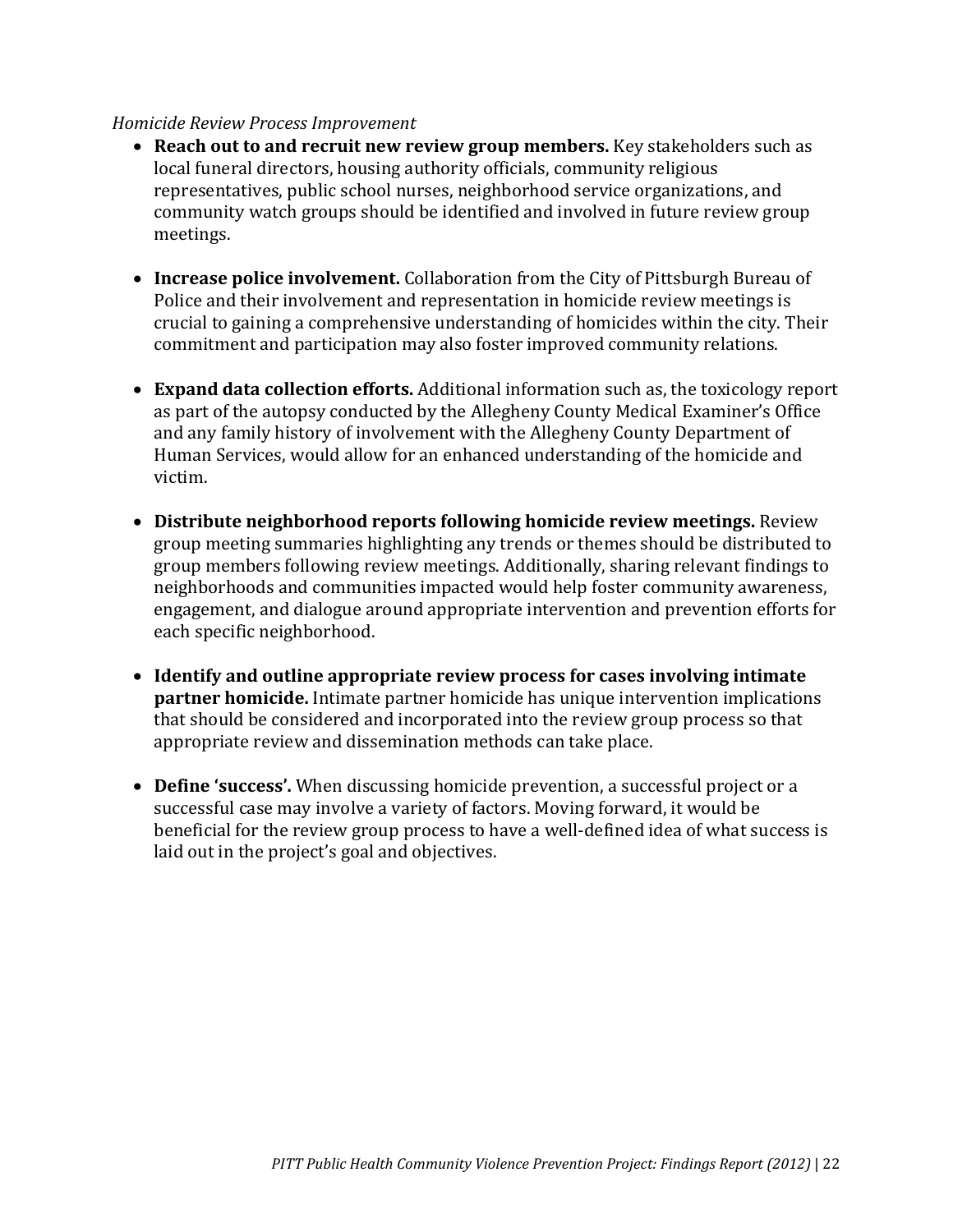#### <span id="page-30-0"></span>**Appendices**

#### <span id="page-30-1"></span>*Appendix A.* Conflict Context Clarification

Note: conflict context definitions are working definitions and are still being refined

#### **Conflict Context Clarification**

#### **Peer Conflict**

- Loyalty does not exist.
- No turf/territory; "Trying to make money where safely can."
- "Pittsburgh has always been about the economic opportunities realized through the drug market."
- "It's [violence] always about the money", i.e., drugs.
- "Everybody's gotta eat so they're going after everybody."

#### **Gang-related**

- "Gang business"
	- o Drugs
	- o Racketeering (e.g., stolen commerce, prostitution, firearms)
- Geographically defined boundaries that determine what gang you should affiliate with (e.g., Northside = Crips, Garfield = Bloods, Homewood = Crips)
- A 'set' involves a certain area or offshoot of gang (e.g., Brighton Place Crips, Northview Heights Crips)

#### **Not Peer or Gang-Related**

- Includes homicides that are criminally motivated, but do not involve aspects of a peer or gang-related conflict.
- An isolated event.
- Other not peer or gang-related homicides may include:
	- o Robbery, home invasions
	- o Argument/conflict (e.g., 'drug deal gone bad')
	- o Contracted

#### **Intimate Partner Homicide or Child Abuse**

 Intentional injury and violence perpetrated by a current or former intimate partner (e.g., boyfriend, husband) or towards a child.

#### **Non-Criminal or Unintentional Homicide**

- Includes homicides that do not involve aspects of a peer or gang-related conflict.
- Not criminally motivated.
- Non-criminal or unintentional homicides may include:
	- o Personal argument or conflict
	- o Negligence or improper firearm storage
	- o Personal protection/self-defense
	- o Unintended target
	- o No apparent motive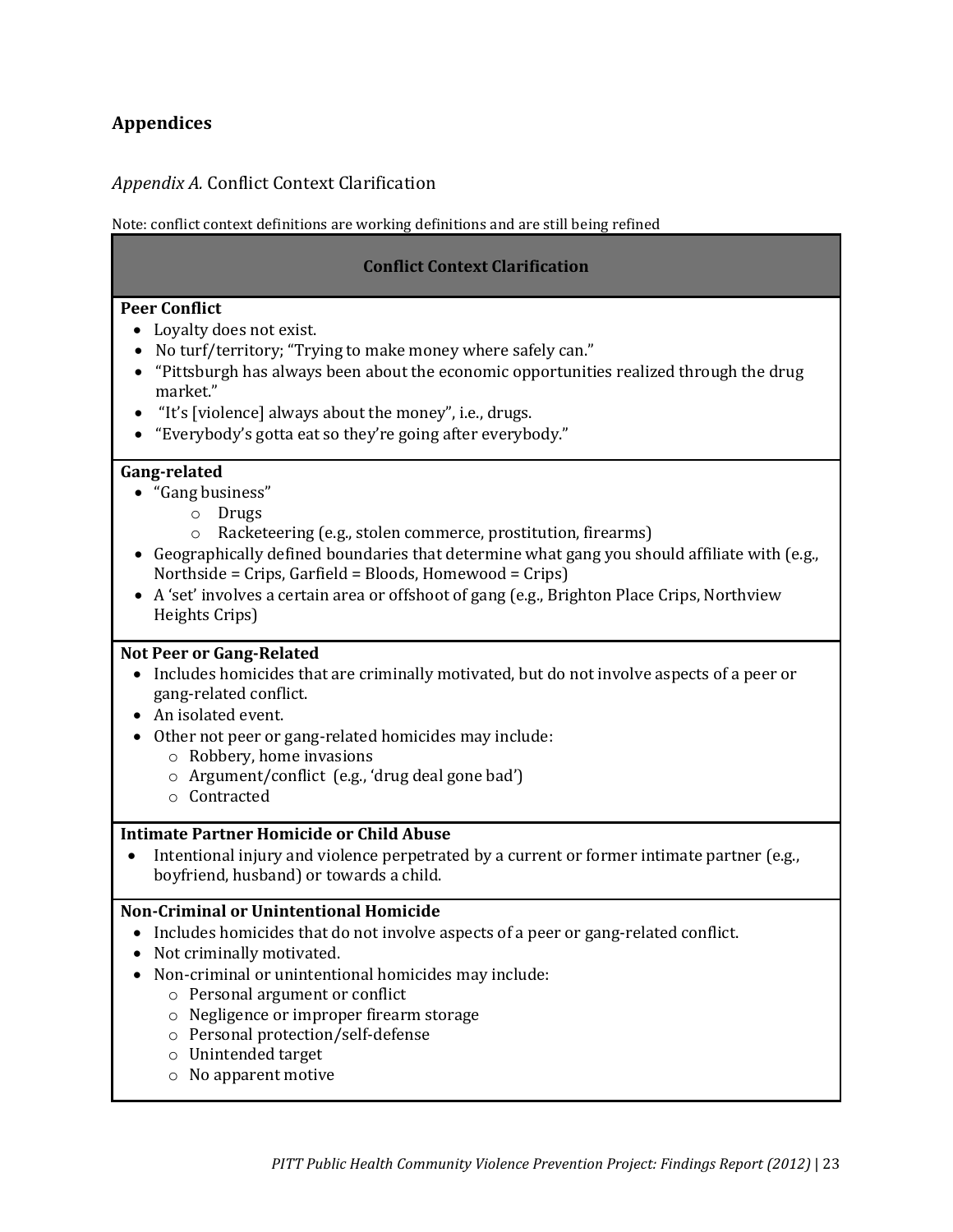#### <span id="page-31-0"></span>*Appendix B.* References

<sup>1</sup>Hemingway D & Miller M. Public Health Approach to the Prevention of Gun Violence. *The New England Journal of Medicine. 2013;* 368(21): 2033-5.

<sup>2</sup>Hoyert DL, Xu J. Deaths: Preliminary Data for 2011. *Natl Vital Stat Rep*. *2012;* 61(6): 1-65.

<sup>3</sup> Centers for Disease Control and Prevention (CDC) Youth Violence: Facts at a Glance (2012). Available at: http://www.cdc.gov/violenceprevention/pdf/yv-datasheet-a.pdf. Accessibility verified August 6, 2013.

<sup>4</sup> Centers for Disease Control and Prevention (CDC). (2009). *Web-based Injury Statistics Query and Reporting System.* Available at: http://www.cdc.gov/injury/wisqars/fatal\_injury\_reports.html. Accessibility verified August 20, 2013.

<sup>5</sup> Leshner AI, Altevogt BM, Lee AF, McCoy MA, Kelley PW. Priorities for Research to Reduce the Threat of Firearm-Related Violence. Institute of Medicine and National Research Council; 2013.

<sup>6</sup> Centers for Disease Control and Prevention (CDC). (2010). Youth Violence: State Statistics. Available at: http://www.cdc.gov/violenceprevention/youthviolence/stats\_ata\_glance/pa.html. Accessibility verified August 20, 2013.

<sup>7</sup> Allegheny County Department of Human Services (DHS). (2012). Allegheny County Medical Examiner's Office: cause of death in Allegheny County, 2003-2012.

<sup>8</sup> United States Census Bureau. State & County Quickfacts. Available at: http://quickfacts.census.gov/qfd/index.html. Accessibility verified August 20, 2013.

<sup>9</sup> Davey M. In a Soaring Homicide Rate, a Divide in Chicago. *The New York Times,* January 2, 2013. Available at: http://www.nytimes.com/2013/01/03/us/a-soaring-homicide-rate-adivide-in-chicago.html?pagewanted=all&\_r=0. Accessibility verified August 20, 2013.

<sup>10</sup> Philadelphia Police Department. Crime Map & Stats. Available at: http://www.phillypolice.com/about/crime-statistics/. Accessibility verified August 20, 2013.

<sup>11</sup> New York Police Department. Murder in New York City, 2012. Available at: http://www.nyc.gov/html/nypd/downloads/pdf/analysis\_and\_planning/murder\_in\_nyc\_2 012.pdf. Accessibility verified August 20, 2013.

<sup>12</sup> Yonas MA, O'Campo P, Burke JG, Gielen AC. Exploring Local Perceptions of and Responses to Urban Youth Violence. *Health Promotion Practice. 2010;* 11(1): 62-70.